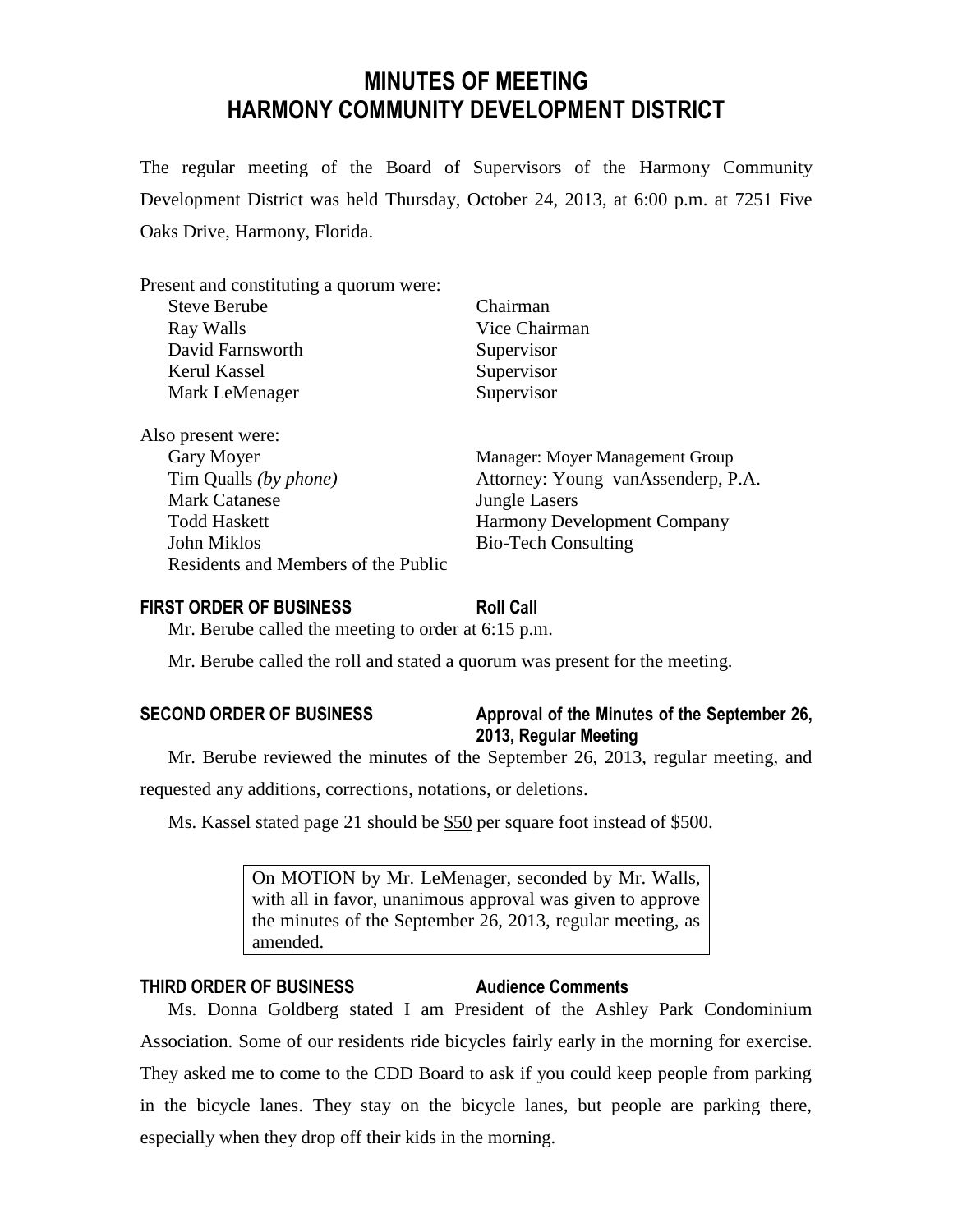Ms. Kassel stated we wish we could help you.

Ms. Goldberg stated I know, but I told the residents I would raise the issue. The other item is, I have also been made aware that early in the morning, kids riding their bicycles to school when it is still a little dark out. Kids do not have lamps on their bicycles, and they are very hard to see when people are driving in their vehicles. I do not know what can be done for kids to have lights on the front of their bicycles when they are riding to school.

Mr. LeMenager stated that sounds like something that would be useful to have a discussion with the principal. Maybe they can have a safety presentation at the school.

Ms. Kassel stated for the parents. In terms of the streets and the bicycle lane, that is a County issue because the roads are County roads. The sheriff would have to enforce that, not the CDD. We have no jurisdiction over the roadways.

Mr. LeMenager stated the bicycle lanes are not really legal. The line is drawn on the road, but they have no basis in legality. I suggested what to do to Mr. Jim Lentz a long time ago if he really wanted bicycle lanes, which is to create another completely separate sidewalk system. This system is no system whatsoever.

Mr. Farnsworth stated a lot of kids actually do ride on the sidewalk, in which case, except where they have to cross a road, they might run into a pedestrian, but they will not get hit by a vehicle.

Ms. Goldberg stated this resident mentioned that she did not see the kid on his bicycle because of the lighting at the time of the morning, and he did not have lights on his bicycle. She was concerned.

Mr. Berube stated some kids ride in a fairly crazy fashion, too.

Ms. Goldberg stated I indicated that I would mention something at today's meeting.

Mr. Berube stated they are two admirable requests, but unfortunately we are not able to do anything for them.

Ms. Goldberg stated at least I have direction to tell the residents.

Mr. Berube stated call the Osceola County sheriff's non-emergency number and ask them about the bicycle lanes.

Mr. Farnsworth stated the suggestion to talk to the school was also a good idea.

Ms. Goldberg stated I will talk with them.

2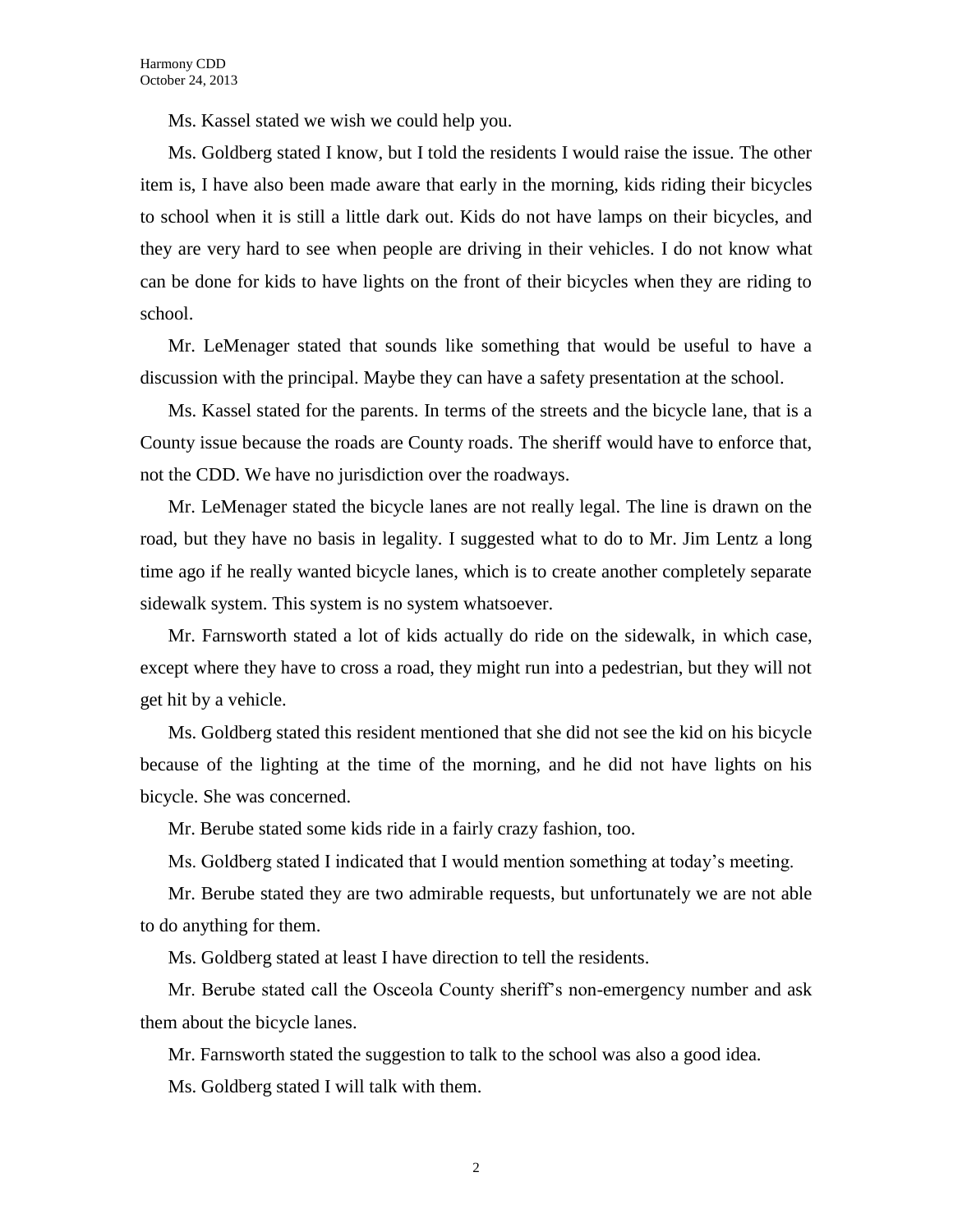Ms. Kassel stated riding on the sidewalk would be darker than riding on the streets because the street lights illuminate the streets in most places.

Mr. Berube stated if you are on Facebook and a part of the Harmony Families group, post something on that subject and see what happens. Most of the kids' mothers are in that group, and you will get a response.

Mr. LeMenager stated that is true because someone is on there frequently complaining about the drivers while the kids are waiting for the bus.

Mr. Berube stated that is correct. That page gets a lot of attention.

# **FOURTH ORDER OF BUSINESS Subcontractor Reports**

# **A. Aquatic Plant Maintenance – Bio-Tech Consulting**

#### **i. Monthly Highlight Report**

Mr. Miklos reviewed the monthly aquatic plant maintenance report contained in the agenda package and available for public review in the District Office during normal business hours.

Mr. Miklos stated Mr. Greg Lanzano will be out here next week to review and treat the ponds.

#### **ii. Proposal for Quarterly Pond Maintenance**

Mr. Berube stated this proposal is to change our maintenance schedule for all ponds to quarterly instead of monthly.

Mr. LeMenager stated I think the ponds are looking rather ratty. I do not think they look as good as they used to. I do not know that we necessarily want to do less than what we are doing now. I could be wrong, but I do not think they look as nice as they once did.

Mr. Walls stated they are definitely fuller now.

Mr. Berube stated I have not seen a negative.

Mr. Walls stated this proposal is not to reduce the level of service that we are getting on the CDD-owned ponds. It is to bring the golf course ponds in line with the same level or service as the CDD-owned ponds.

Mr. Berube stated that is correct; we are not changing the level of service for CDDowned ponds. This proposal is to expand quarterly service to all ponds. We have quarterly service for nine ponds, everything except for the golf course ponds which are monthly, and we made that change a little more than a year ago.

Ms. Kassel stated so now we are talking about moving every pond to quarterly service.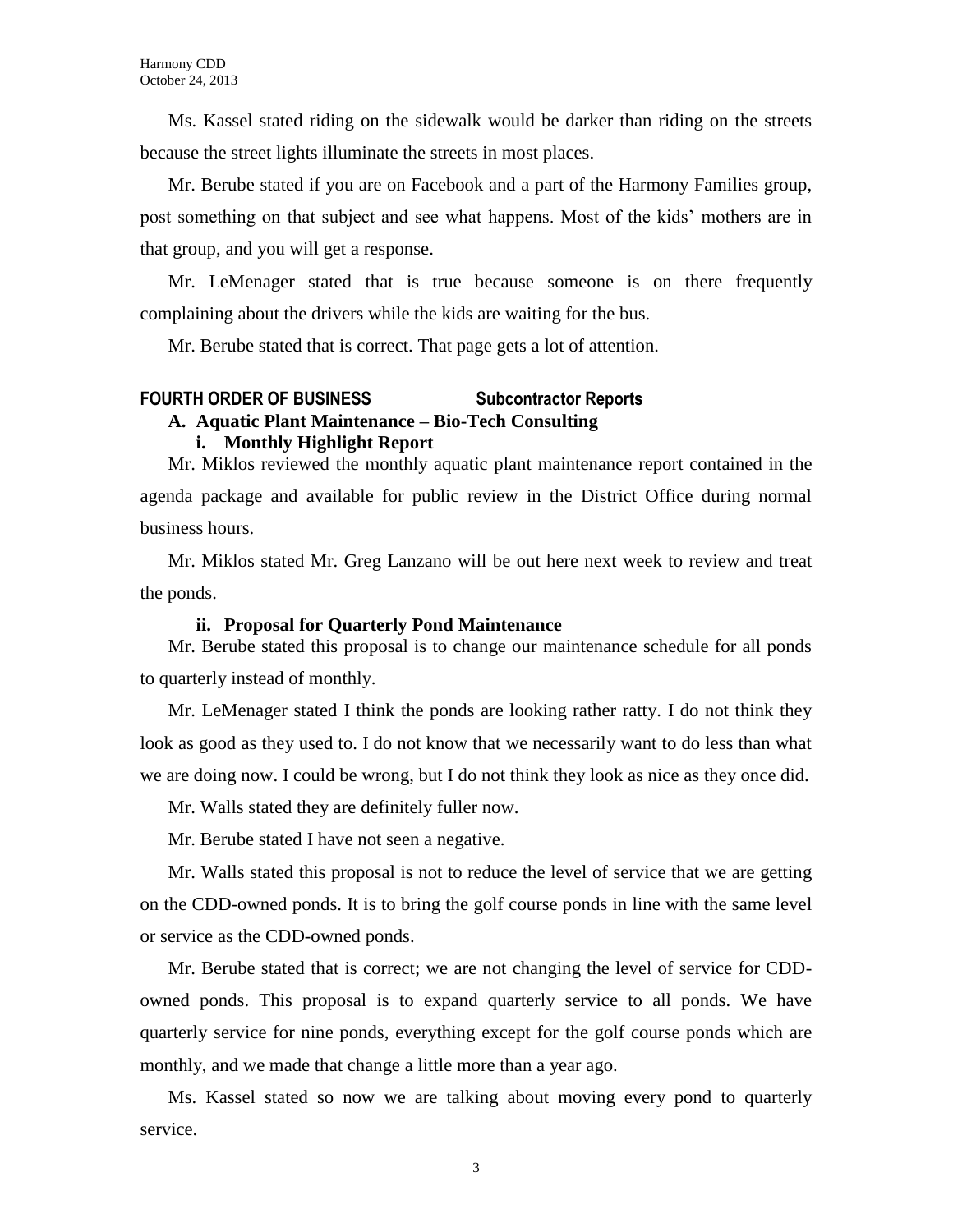Mr. Berube stated that is correct, moving everything to quarterly service.

Ms. Kassel stated so that is reducing our service.

Mr. Farnsworth stated but not the golf course ponds.

Ms. Kassel stated yes, this proposal says for the 34 CDD-owned and golf course ponds.

Mr. Farnsworth asked how did we get involved with the golf course ponds?

Mr. Berube stated we are responsible for maintenance of all ponds.

Mr. Farnsworth asked including the golf course?

Mr. Berube stated yes.

Mr. LeMenager stated including the ones we do not own.

Mr. Berube stated they are all part of a stormwater system that is all integrated. They should all get the same maintenance throughout to maintain the integrity of the floodcontrol system, which includes the maintenance of their ponds.

Mr. LeMenager stated it works really well, and we definitely want to keep it in good shape.

Mr. Berube stated about a year ago, we took nine ponds and reduced them from monthly service to quarterly service. We held back on the balance of them and kept them at monthly service, which are largely on the golf course, to see what the effect was. Now we are proposing going from nine ponds on a quarterly service schedule to all 34 ponds being on a quarterly service schedule, in light of the fact that they have not changed much.

Mr. Farnsworth asked does the golf course have any say in it?

Mr. Berube stated not for the maintenance of the ponds. That is up to us.

Mr. Walls stated if they wanted to have a certain aesthetic look on those ponds, they could pay for that themselves.

Mr. LeMenager stated which they have done.

Mr. Walls stated we are talking about the basic maintenance that keeps the stormwater ponds functioning properly.

Ms. Kassel asked is it Mr. Miklos's opinion that quarterly maintenance on the golf course ponds, as well as the other ponds, will be sufficient?

Mr. Miklos stated I would prefer to come out monthly. I think it has been working fairly well, but that is completely up to the Board. Coming out quarterly, I think you will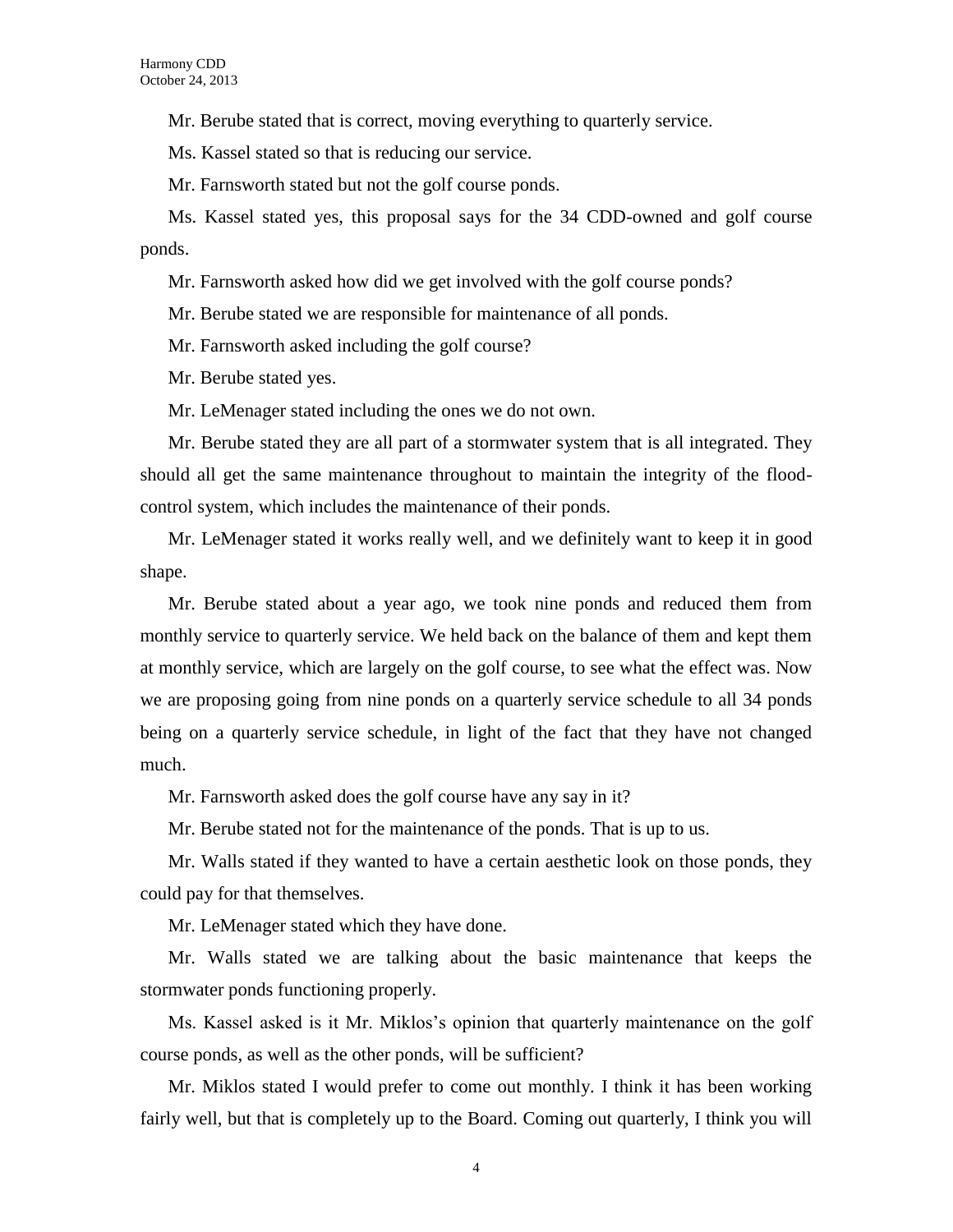notice my presence a little more. If you give the ponds three months to grow, then we come out and perform our service, it will be more of a big event for spraying and hand removal. Now, I come out every month and spot spray in various locations and remove some of the exotics. For quarterly service, I would have to come and do a lot more work to the ponds so you would see more dead material because the ponds would be more overgrown. I personally think the monthly service level is better based on being out here in the field.

Mr. LeMenager stated if we are looking at Lakeshore Park and that is being serviced quarterly now, then that is probably why I do not think it looks as good.

Mr. Berube stated the big negative I see is addressing the filamentous algae.

Mr. Miklos stated that makes the water look like pea soup.

Mr. Berube asked is that difficult to get rid of?

Mr. Miklos stated yes.

Ms. Kassel stated it will be worse if we let it go for three months.

Mr. Miklos stated the proposal does say that if we need to come out, we will come out one time for no charge. It is hard to fight the algae. If you notice on the golf course ponds, I believe pond 16 which is a little pond in the back, it has algae on it all the time. I will spray it and come back, and it looks like I never did anything.

Mr. Berube asked which is better to deal with filamentous algae, monthly or quarterly?

Mr. Miklos stated monthly, definitely during the summer.

Mr. Berube stated monthly or quarterly does not make a lot of difference in its growth. It is difficult to get rid of whether you treat it monthly or quarterly.

Mr. Miklos stated that is correct. It is hard to get rid of no matter what. If the pond has a three-foot to four-foot ring around it when I come every month, I can keep it to that size, or I can get rid of it altogether. If I come every three months, the pond may be totally topped out, I will have to add a lot more chemical to be able to get rid of it, and you are using more chemical all at once instead of spreading it out over 12 visits versus four or five with monthly service.

Mr. Walls asked are the algae impacting the drainage function of the pond?

Mr. Miklos stated I would not think so unless it gets really thick and clogs up. As long as you keep it away from the outfall structures, for the most part.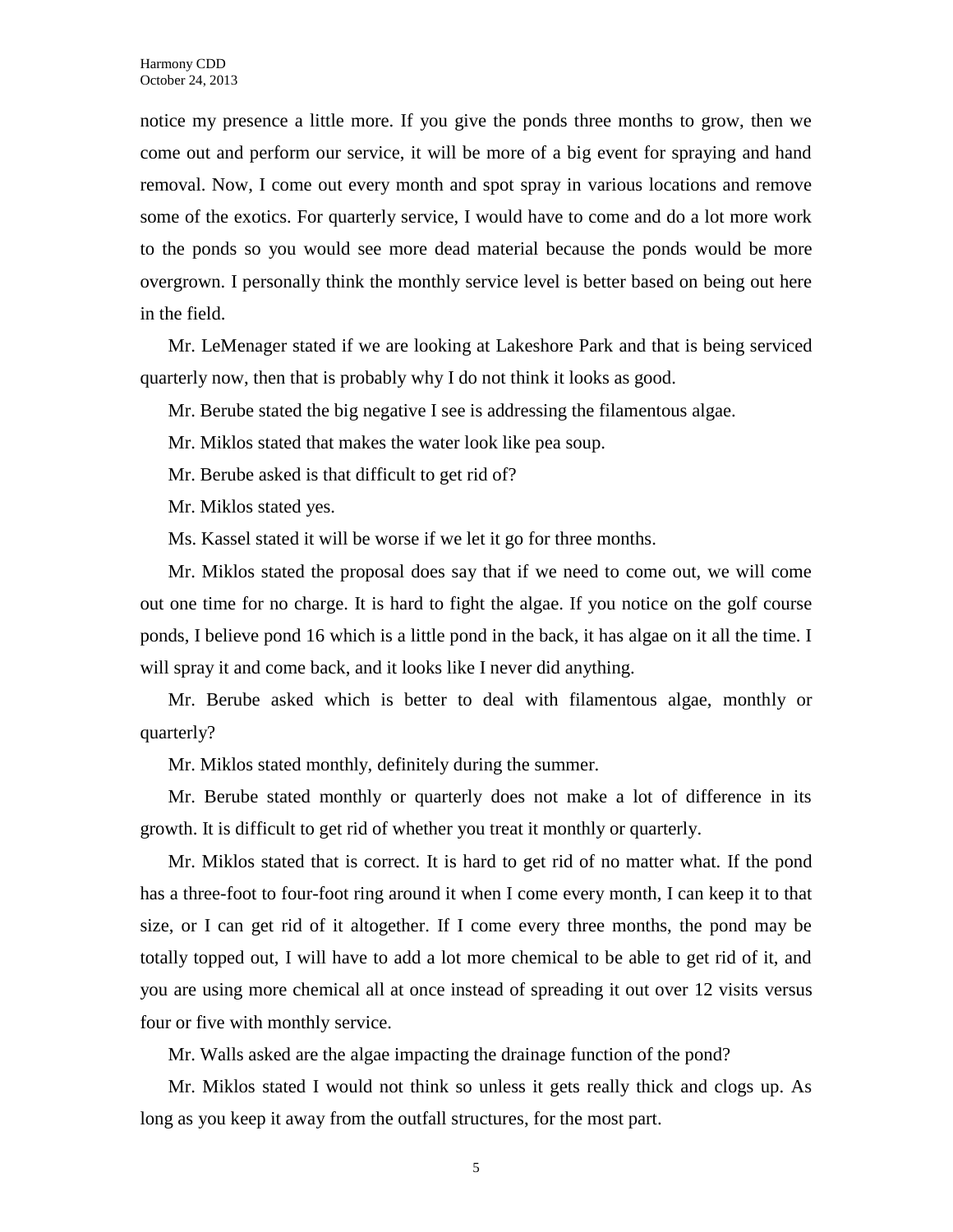Mr. Berube asked are the outfall structures in the center of the pond down deep?

Mr. Boyd stated no, they are on the edges. If you have a bad surface bloom, it could get into the outfall structure.

Mr. Berube stated you are referring to the concrete structures.

Mr. Boyd stated that is correct.

Mr. Miklos stated not the ones in the woods and wetlands but the ones that are actually in the ponds.

Mr. Boyd stated it will block the orifice that lets the water out over a slow period of time. It could also block the outfall itself.

Mr. Berube asked do the ponds have a major drain in the center down deep?

Mr. Boyd stated it depends on which pond you are talking about.

Mr. Berube stated the long one at Lakeshore Park.

Mr. Boyd stated yes, they are connected to each other, and the last one has an overflow that goes into the wetlands.

Mr. Berube stated so it would be almost impossible to clog up the one at Lakeshore Park.

Mr. Boyd stated the algae will not go down that deep.

Mr. Miklos stated algae will grow deep, but once the algae grow and become buoyant, that is when you see things getting clogged up.

Mr. Berube asked if we really wanted to attack that without chemicals, what is the alternative? To rake it out?

Mr. Miklos stated yes.

Mr. Berube asked can you get it?

Mr. Miklos stated it would be a lot of work. Raking it out might not get rid of it. Chemical treatment is really the best way to get rid of it. Raking it out helps but it grows down to the bottom, and I will not be down there with a snorkel and a mask trying to get rid of it. We have to wait for it to get to the top. The chemical is the best way to eradicate it. Weather and temperature changes in Florida impact the ponds. I treat ponds all over central Florida, and there are some where I have never seen algae in them ever, then there are ponds where I cannot keep the algae out at all.

Mr. Berube stated we have a couple ponds like that.

6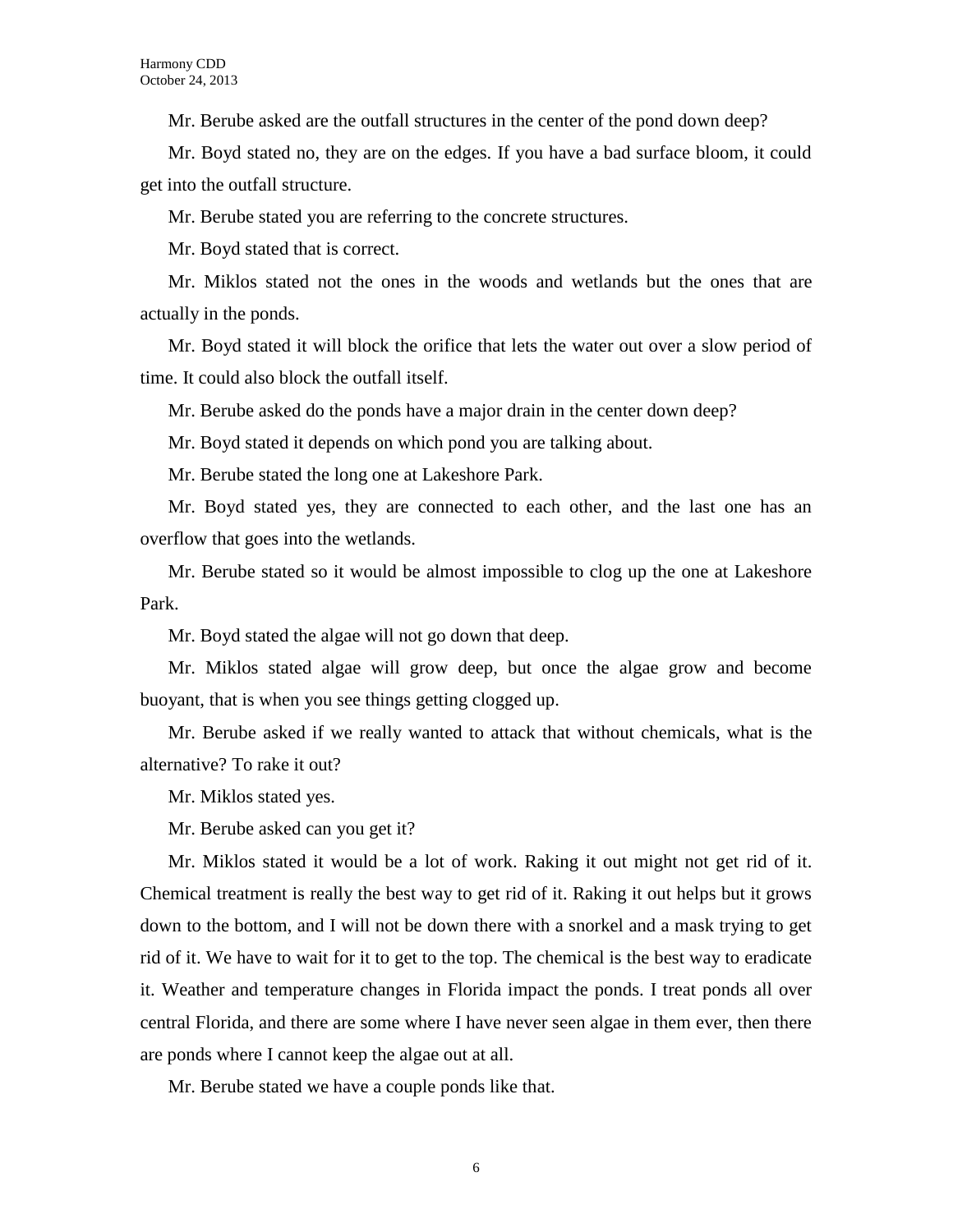Mr. Miklos stated it really depends on the chemistry of the water and how everything works.

Ms. Kassel asked based on this information, do we want them to submit another contract proposal for monthly?

Mr. Berube stated I think we will have more discussions in how we want to change. I think the manager's office can submit it to them based on our conversation.

Mr. LeMenager asked does it make sense to have more treatments during hurricane season and less during the rest of the year? That is mainly what they are there for, a rain event like Tropical Storm Fay.

Mr. Miklos stated we have not had an active hurricane season in a while. The season comes every year, but we have not had a decent hurricane or anything of that level.

Mr. Berube stated with or without weeds, the ponds will absorb water and expel water, with the exception of what Mr. Boyd mentioned where the smaller orifices are clogged that control the outflows. On a realistic basis, the more green material in the pond, the better off we are. It is soaking up water and nutrients, which is exactly what we want to have happen. We have been planting ponds for years, planting materials to absorb excess nutrients. To a limited degree, you do not want to let them get overgrown.

Mr. Boyd stated it is a dual activity. You are trying to maintain the function but if you let them go, the aesthetics can get really bad and hard to recover.

Mr. Miklos stated it is hard to recover once things have gotten bad because it is hard for me to be selective on things and not kill the pickerel weed but get rid of what is growing on the top of the pond. Then we end up mechanically removing that material on 34 ponds. Once you let it go, it is a lot of work to get it back where it needs to be.

Mr. Berube asked if we exclude the current proposal we received, is the maintenance being provided now working well?

Mr. Miklos stated I think so.

Ms. Kassel stated even though you are providing quarterly service on the CDDowned ponds.

Mr. Miklos stated that is correct. The golf course ponds are still being serviced monthly. To be honest, if I am out here, I look at all the ponds. I think there was a home owner living off pond 34 who would call and complain, so I treat that pond every time I am here. I do not want to be here and then a couple days later, someone calls with a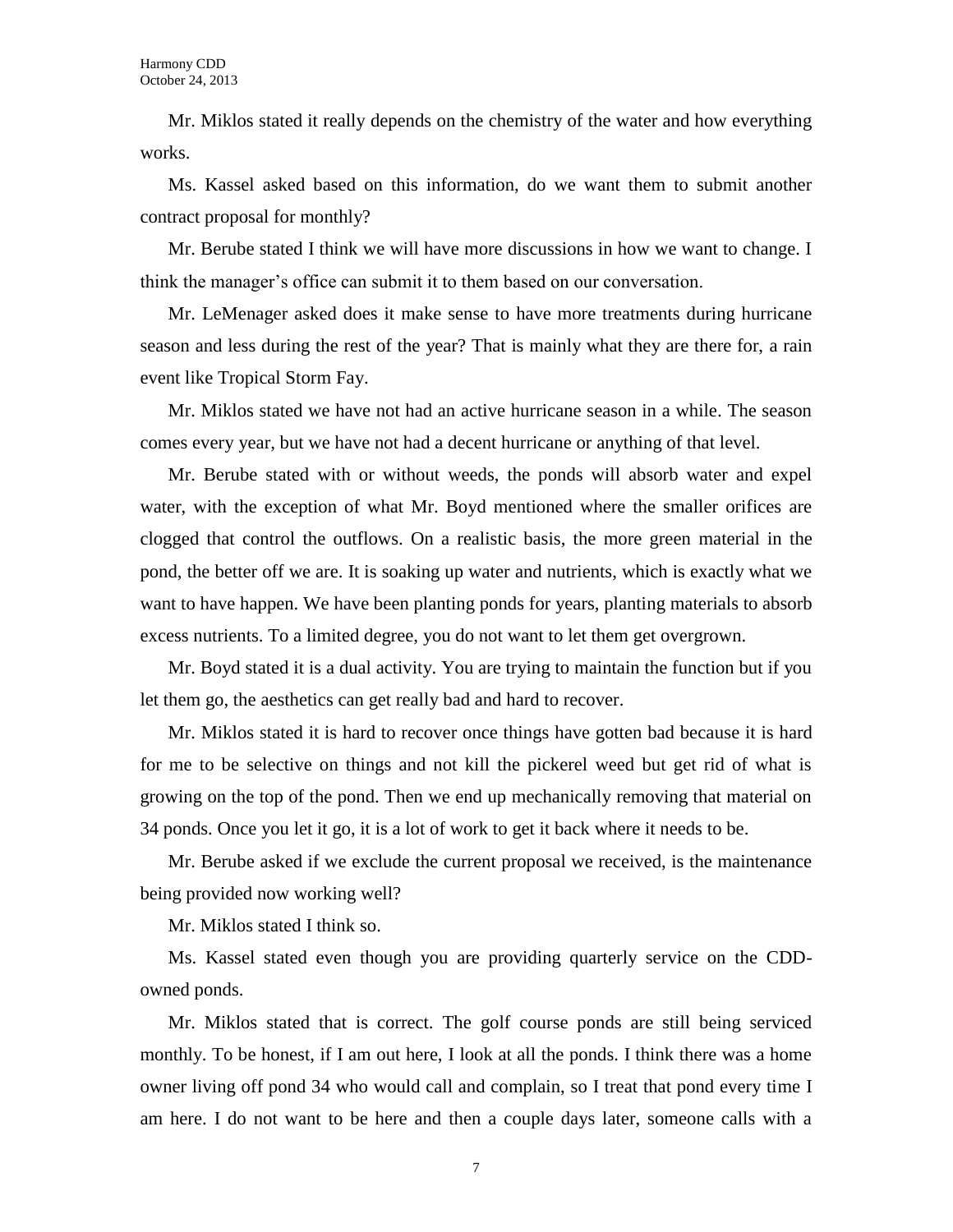complaint and then I have to come all the way back out here. I may not treat them all, but I at least take a look at them every time I am here.

Mr. Berube asked is there something we should do differently today?

Mr. Miklos stated I do not think so. I think it is working for the most part. As long as you are happy with the way things are looking, I am happy with how things are going now.

Mr. Berube stated I reviewed the proposal they submitted. It comes down to significantly less maintenance for just a little less money. I think it was 10% or 11% less money. It is always nice to save money, but after listening to what Mr. Miklos said, the path we are on right now seems to be working. I would say to save \$1,300 or \$1,400 is risky.

Ms. Kassel stated I agree.

Mr. Walls stated I was disappointed with the amount of the proposal. They reduced the amount of time they come out by two-thirds, but they only reduced the cost by 11%. If that is their proposal, then so be it. If we are going to stay with the schedule we have now, then instead of having specific ponds that are treated monthly or quarterly, the ones they treat monthly are the problem ponds, wherever they may be, whether they are golf course ponds or CDD-owned ponds. They should come out and address those.

Ms. Kassel stated essentially, that is what is happening now.

Mr. Walls stated that is correct, but I want to codify that is the plan and go about it that way. I do not think it makes sense to treat certain ponds on a monthly basis, no matter what they look like, and others are treated quarterly, no matter what they look like. I would like to come up with some type of plan where the ponds that need attention monthly are treated monthly, and the ones that need it quarterly are treated quarterly.

Ms. Kassel stated my only problem with that is, right now, that is pretty much what we are getting and we are paying a certain price for it. If they issue us a new contract, the price may increase.

Mr. Walls stated these are just our instructions to them. They are doing the same amount of work.

Mr. Berube stated that is correct. We will continue on the same plan they are doing now, based on what we heard from Mr. Miklos tonight, treating things as needed.

8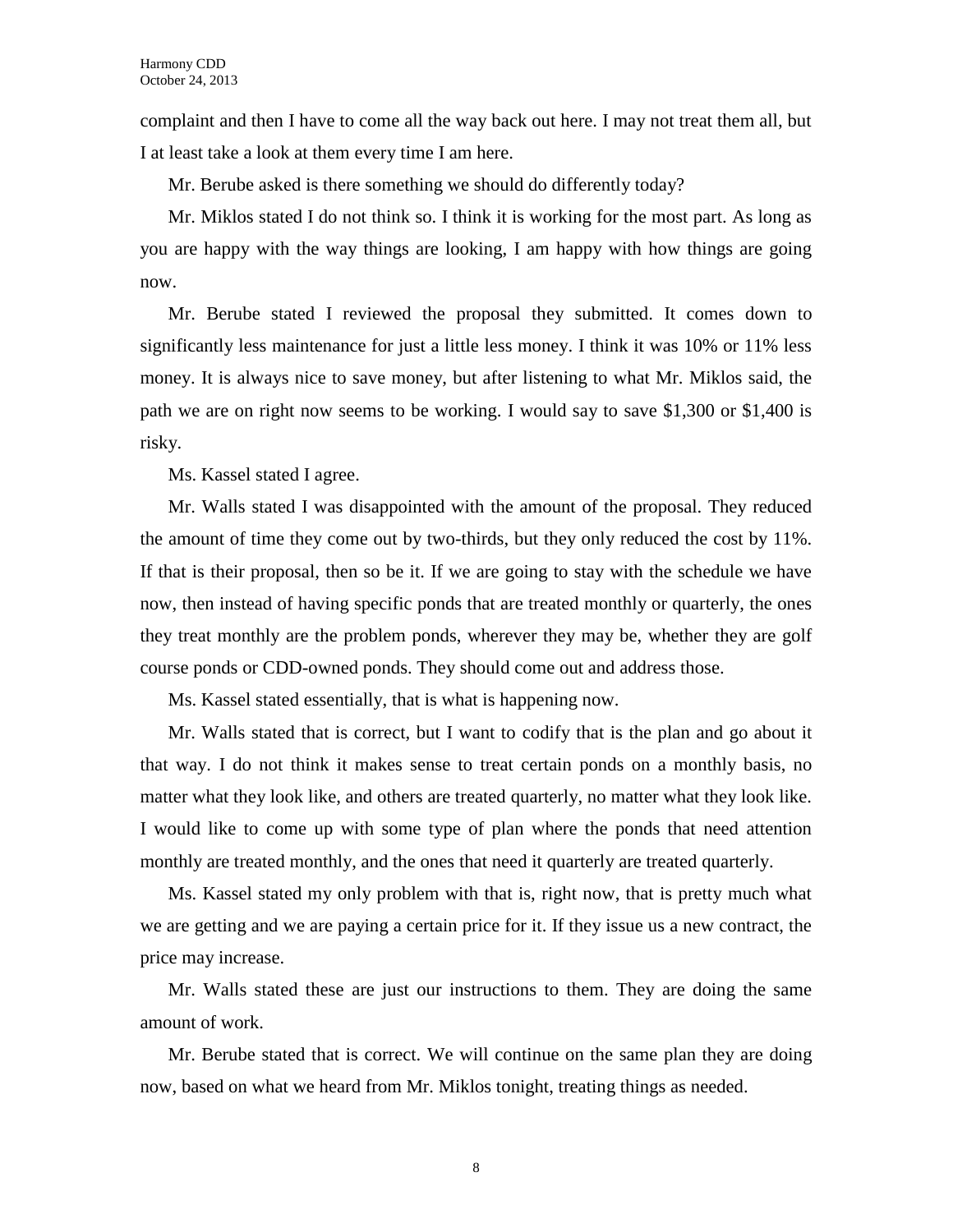Mr. Walls stated yes, that is what he said. It is not necessarily for specific ponds, but just do what you need to do when you come out here. We are not changing anything else.

Mr. Berube stated when I reviewed the proposal, I think the owner of Bio-Tech figured out what they are really doing when they are out here and priced it accordingly that they are going to do more work in between, as needed.

Mr. Moyer stated so on an informal basis, Mr. Haskett can say there are three ponds back here that look great but two up here that look terrible, and he can direct them to treat those two this month and leave the other three. That is the way I envision doing it.

Mr. Berube stated we are not going to change their contract at all. The proposal was a nice request, but we will leave it alone.

Ms. Kassel stated so we are not codifying anything. We just have an informal understanding.

Mr. Walls stated it is codifying the fact that we are asking him to do it.

Mr. Berube stated I think Mr. Haskett handles vendors pretty well. I have never had a problem with their services. I am just trying to make sure we are doing the right thing.

Mr. Haskett stated they do a good job. They will do right by us.

Mr. Berube stated officially we are dismissing the proposal to switch to full quarterly pond maintenance.

#### **B. Reservation System**

Mr. Berube stated we discussed a proposal last month, which was forwarded around.

Ms. Kassel stated I have not seen it.

Mr. LeMenager asked is it in the agenda package?

Ms. Kassel stated no.

Mr. Berube stated we had some conversations at the previous meeting that we are going to try to consolidate a lot of activities into this reservation system if we go with it.

Mr. Catanese stated my company is based out of New Jersey. We do a lot of work in the northeast. Our product was called National Geomatica, and we have gone to the next generation of that product, which we now call Geo3.0 (*jee-oh-three-oh*). This product is an enterprise system that is web based and can be used for everything generally. What we do specifically is tailor it toward municipal applications for everything from dog licensing to rental registrations to parks and recreation applications. We have a variety of things from planning and zoning through recreational applications. This system is based on Progress Pacific, which is a big company out of the Boston area. They are a global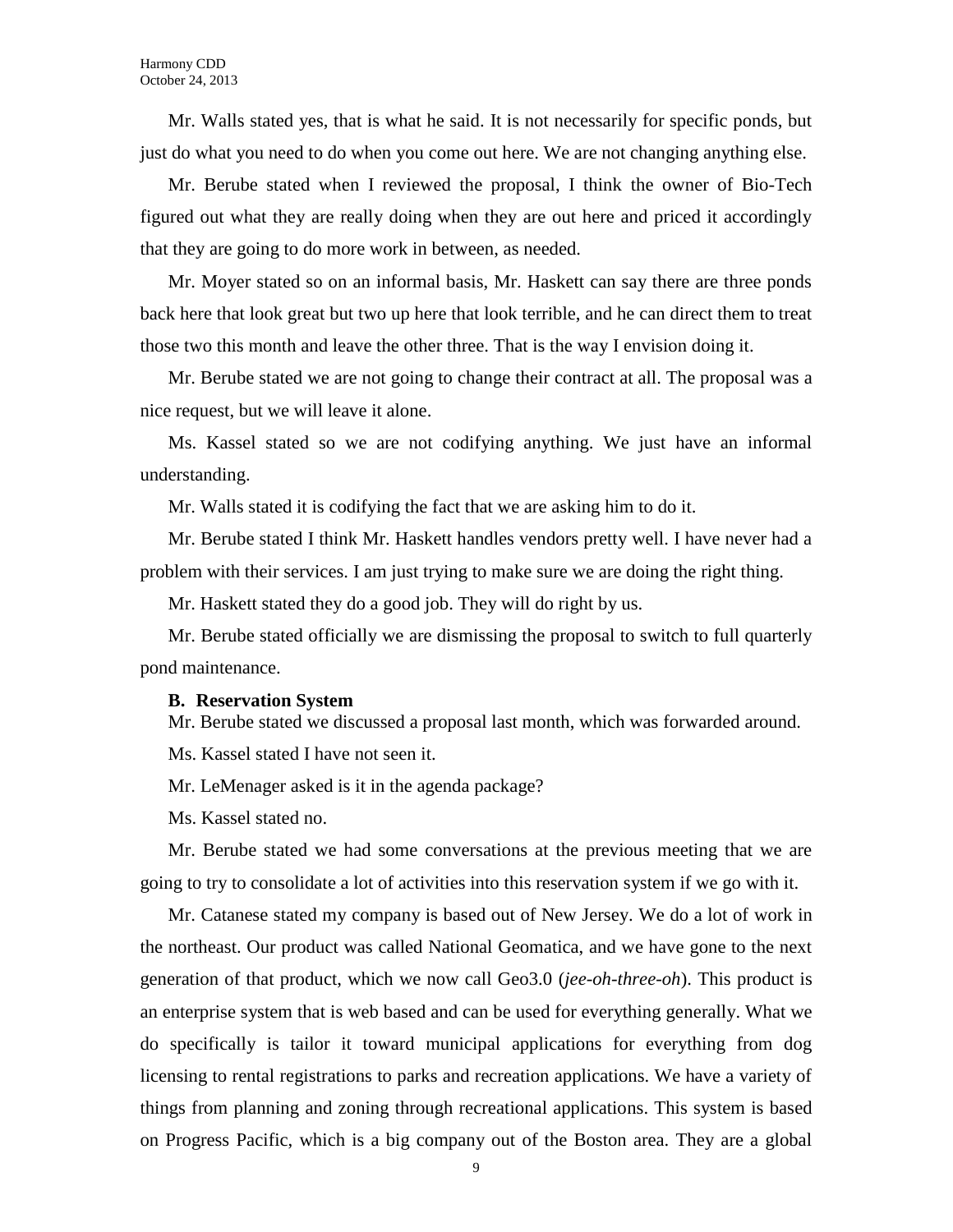company and a big software development firm. It is platform-as-a-service product. What we do as the service vendor and a partner of Progress Pacific is create the applications for our clients. We would set a client up with what we call a zone, and then we put the applications they are going to use into that zone. We have developed over 300 applications for various towns. We can take those as templates. For example, say you want a dog licensing application. We might take it from another town, insert it into your system, you tell us what you like and do not like about it, and then we tailor it to meet the needs of the client who is going to be using it. We can also build things from scratch. When I talked with Mr. Haskett about the boat reservation system, we did not have anything specifically like that, but we would build it from scratch based on the need. The nice thing about it is you can use as little or as much as you want. Everything ties together in the system through integrated databases. I went to the County and pulled all the tax data for the various properties within Harmony. You can click on one of these properties. It will pull up the property records and show the owner, the address, and other information. You can attach maps to this so we can tie into Bing, which will zoom in and show that property. You can tie in the access cards. You can tie in any complaints or violations or whatever you want to manage that comes down to a property level.

Mr. Farnsworth asked would this mean that the HROA and their enforcements could be tied into this same database?

Mr. Haskett stated they could, but I doubt the management company would want to do that since they have their own proprietary software. I do not think we would want to comingle HROA and CDD software.

Mr. Catanese stated you can use as much or as little as you want. If that is something you want as far as the system is concerned, yes it can be done. It depends what you want to do with it, which is up to you. I spoke with Mr. Haskett about the boat reservation system, and we developed a product that I can demonstrate. The idea behind it is internally, you will be able to manage the boats. You will see how much they are being utilized, see the wait lists, and see the schedules. People can go out and open the dock, make sure the boats are coming back undamaged, and everything can be managed through the administrative side as well as allow for the public to be able to reserve the boats through your website. They just login, reserve one or more boats for a certain period of time. You can have their records saved, whether they have taken the boating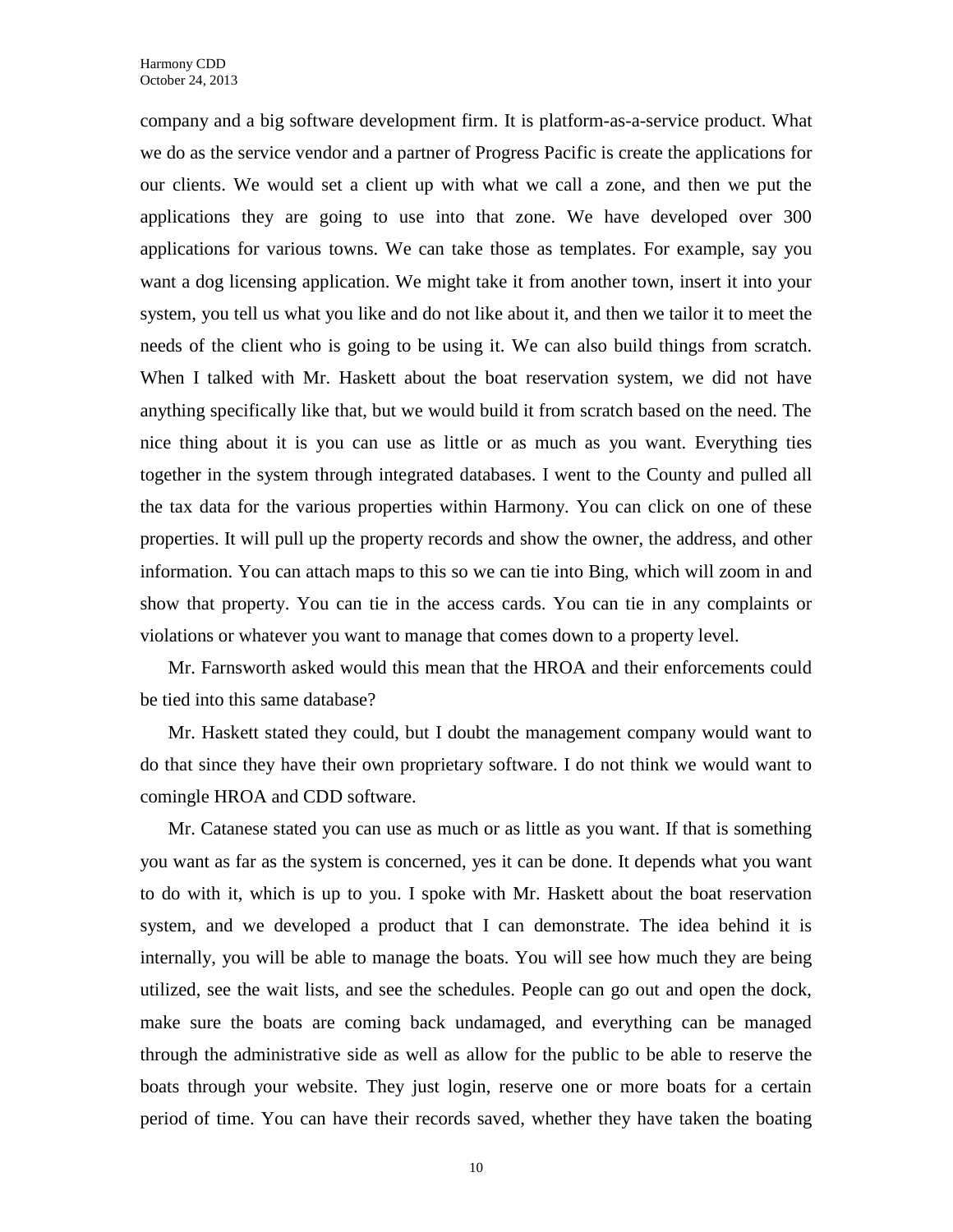class, whether they have left a deposit on retainer or by check, and when that is released. I have all the boats entered, including the kayaks, pontoons and fishing boats.

Mr. Berube stated you mentioned the deposit system that your program will handle. What is the back office side of that? Do you have an office that handles payments? Or will that be up to us to settle or set up how people leave a deposit on the boats?

Mr. Catanese stated we can do that several ways. You can continue with how you are doing it now and it is just noted in the system. If I have a registration in the system, then I can login and make my reservations. If I were to leave my deposit on retainer, you would then mark it in the system that I left my deposit and I do not need to drop off a check every time I reserve a boat. Or if I decide I do not want to do it that way, you can manage it through the system. It will say that I have or have not dropped off my check. When I am done with my reservation, that check will be returned to me or I may say to keep it for the next reservation.

Ms. Kassel asked there is nothing already set up to do a preauthorization on a credit card that you can do through the system?

Mr. Catanese stated there is not, but we can tie it into a system that will do that. We have tied it into online payment systems through banks or to PayPal, which we can do for this system. If you have something you already work with and they have the ability to talk to external systems, then we can tie to it. Our system is open and it depends on what your bank system is.

Mr. Berube stated one of the things we struggle with now is the administration of deposits: cash, checks, credit cards.

Ms. Kassel stated a credit card could have expired seven years ago but no one checks them. Most of the credit cards have expired or the checks are no longer good, so what good are the deposits? We are not depositing the checks and we are not using the credit card number. We just have it on file if we need to use it, but we have not. That is why I asked if your system could do a preauthorization, so if someone puts in their credit card information, the system will preauthorize the card and see if that money is available, but it will not actually debit their account for that amount or collect that money.

Mr. Catanese stated we can hook up to an external system that does that. We have done that before. The user interface for this system can work through your website.

Mr. Walls asked is this hosted locally? Is it something we would host?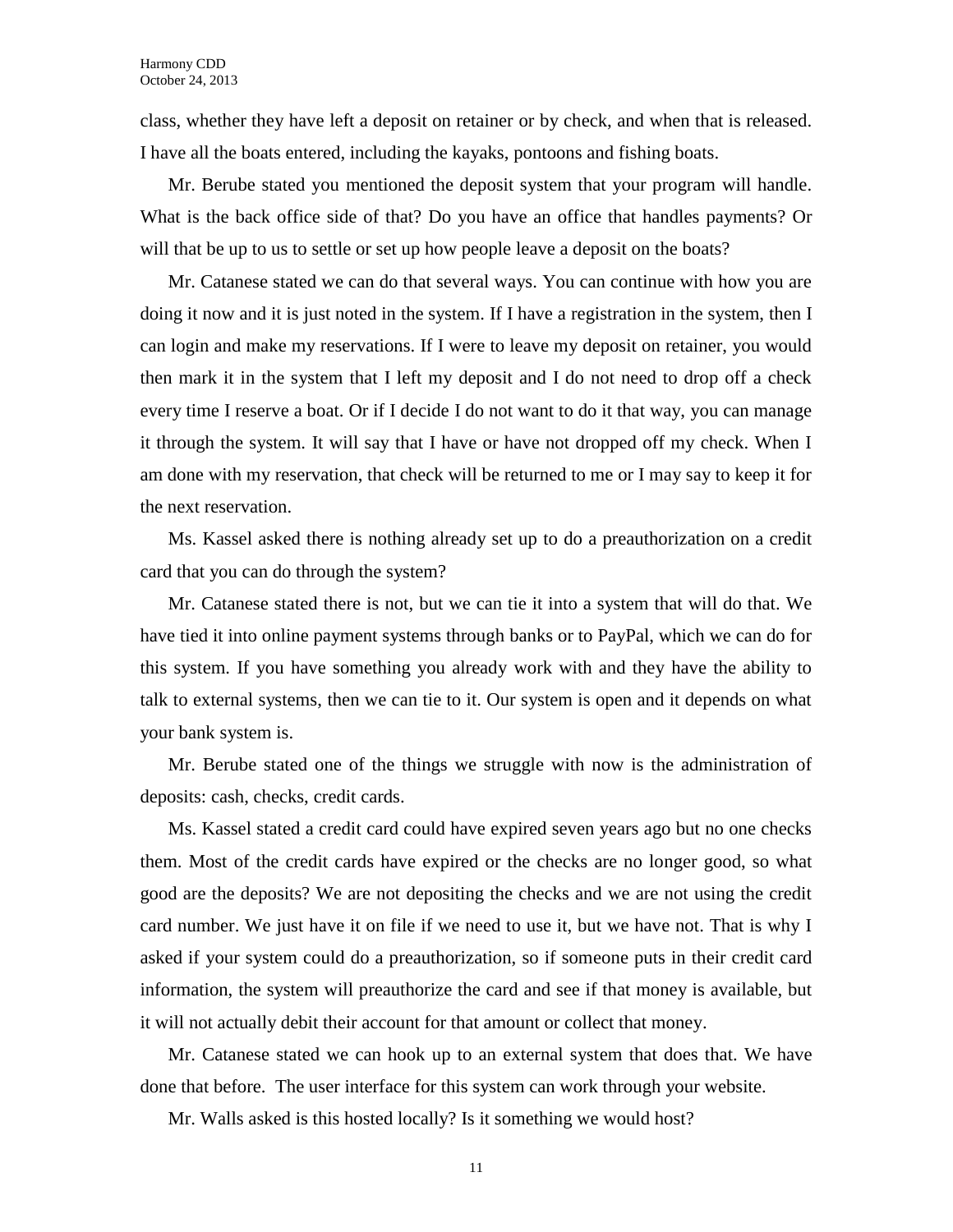Mr. Catanese stated it is hosted on our system. The page runs on our system, but it can be framed into your website.

Mr. Walls stated you are talking about the design itself.

Mr. Catanese stated yes.

Ms. Kassel asked you are a resident of Harmony?

Mr. Catanese stated yes, we just moved in and we love it. When I log into the system, I get my own user page. From this user page, I will be able to see any of my current registrations. I would also be able to see if I have a deposit on retainer. The nice thing about a system like this is you let the system be the bad guy. If I do not have a deposit on retainer, then the system can say the reservation is pending until I arrange for that deposit or we verify the credit card or however you work it. If that is not done, then it is my fault. I have been told up front, and the system has told me I need a deposit. If you want to override that for someone, you can only look like the good guy. The system will give that message but you can take someone's check on a particular day or however you want to do that. That is something that can be shown on this page if you want that: the status of my deposit, the status of past reservations, if I damaged the boat in the past. Rules can be built into this to tell me that when I go to make a reservation, anything you want the person being told will be available.

Ms. Kassel stated we can have a boat use agreement that they have to agree to in order to complete their reservation. Then they are exposed to what the rules are, and they are agreeing to them. Right now, we have a paper copy, and no one looks at those after they are filled out. We would prefer to do away with that paperwork and have it on the system. Then anytime someone reserves a boat, they have to agree to these rules.

Mr. Catanese stated you either have to click to sign off or put in today's date or whatever is necessary, and that is required to complete the reservation.

Mr. Berube stated half is already there shown as "boat training completed." That is requirement number one. The other one will be the daily boat use agreement, which can be incorporated once and then it is in the system.

Ms. Kassel stated boat training being complete is something that administration has to input as being verified that they completed the training.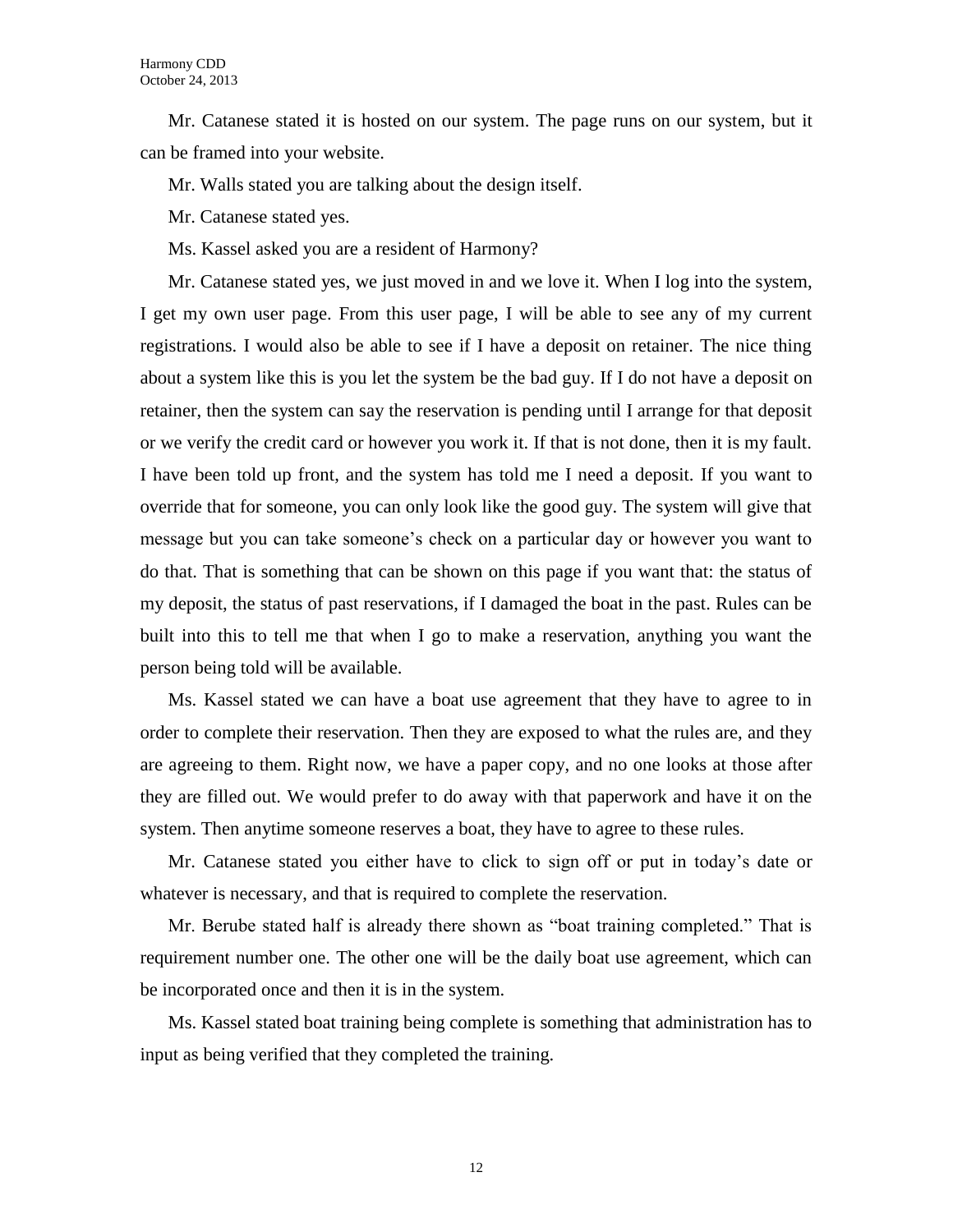Mr. Berube stated that is correct. It is presumed that once boat training is completed, you sign the agreement that you have completed the training and you agree to all the liability releases and so forth.

Mr. Catanese stated that is part of the rules you would put into the system to show on the home page that I have completed the boat training program, or when I make a reservation, it will note that I have to complete this training before my reservation.

Ms. Kassel stated it could even be that we do away with the paper one altogether. Even for them to make a boat orientation appointment, they have to read all of the liability provisions and agree to them. Then we can do away with that piece of paper as well.

Mr. Berube stated yes. The less paper, the better.

Mr. Catanese stated once I go into the system, I see the calendar and you can set up the calendar anyway you need to. What I discussed with Mr. Haskett is that no reservations are accepted on Tuesdays. You can see all Tuesdays are blocked out. Another thing we discussed was reservations start 30 minutes after sunrise and end at 30 minutes before sunset. Those times change throughout the year, so we can put in the rules to make that change. When I go to select a time block, hours outside those parameters are not even available. What we set up is if there are reservations for a particular day but other boats or timeslots are open, the days appear yellow on the calendar. If the day is completely open, it is white. If it is not open or past, it turns gray. If I want to make a reservation for Saturday, it tells me all the boats are available. It shows the day at the top. Something we can set up with was to use a slider rather than picking blocks. I would set the slider to say what times I want to reserve the boat. If I want to reserve a boat for 9:00 a.m. to 1:00 p.m., this will show all the boats available. If one is reserved, it will show on the bottom as allowing me to put my name on a wait list. I can reserve multiple boats during that time slot. When I click "ok," it shows me what I reserved and the time slots. Then it wants to know who the passengers are. Since I am making the reservation, it allows me to put myself in. The question to the Board is, do you need the names of every passenger. Should that be required? Can I pull from the names of other people registered in the system? If my wife is in the system and has her card, do I list her name? Am I allowed guests? If they do not have an access card, may I take them as a passenger? You can let us know those types of things or if people should just type in their names.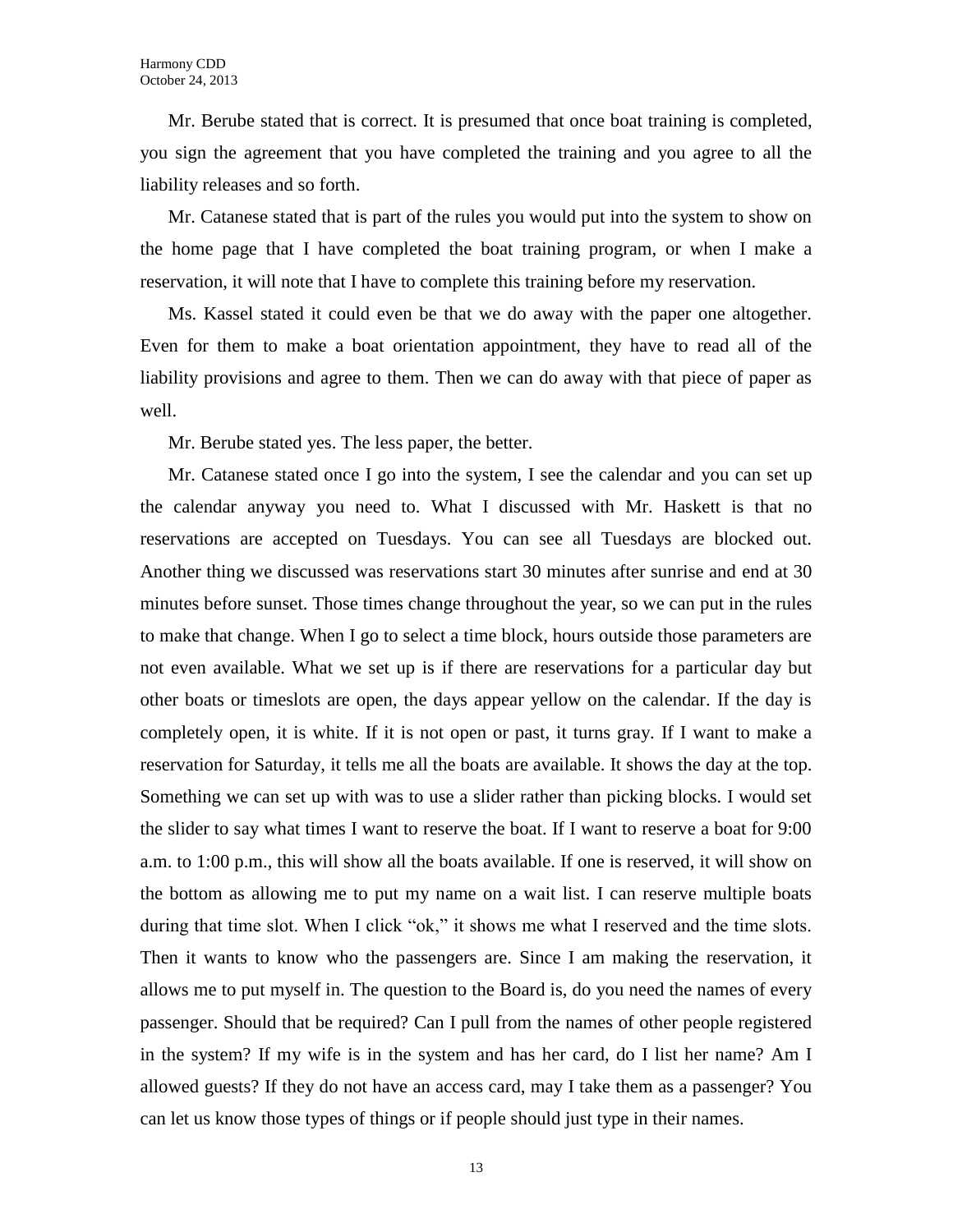Mr. Walls stated I do not think we need the names of passengers.

Mr. Berube stated I agree, just the name of the responsible party.

Mr. Catanese stated so it will be just whoever is making the reservation.

Mr. LeMenager asked can we reserve more than one boat at a time?

Ms. Kassel stated yes, if you want to reserve two or three kayaks.

Mr. LeMenager asked one person is going to use two or three kayaks?

Ms. Kassel stated I went kayaking yesterday and Rachel made the reservation for two kayaks. I came with her. Sharon came with us, and we did not call because we knew a staff member was going to be there so we would just get another kayak.

Mr. Walls stated I think we would limit motorized boats to one, but the kayaks and canoes can be reserved up to the number that are available.

Mr. Haskett stated the Board discussed not having passengers listed, but it is important to know the number of passengers so the staff can have the correct number of life jackets out.

Ms. Kassel stated I supposed it will not hurt to have that.

Mr. Walls stated I think you can have the number of passengers. I do not think you need their name.

Mr. Berube stated we need the name of the responsible party and how many people are in the party.

Ms. Kassel stated regarding the slider, I do not think we want people to be able to reserve a boat for the entire day. With that slider, they would be able to do that.

Mr. Catanese stated we can put rules in to limit motorized boats for four hours. There is another rule that you have to give the boat time to charge, so there is an hour between reservations. Those types of things can be programmed. We were under the impression that the deposit was per boat, but we learned that it is per reservation. This would be the one standard charge and will show how it is done. The deposit is either on retainer, and I would know that from my record when I logged in, or I can say I will give you a credit card or a check when I show up. If it needs to be tied into some sort of validation system, we can do it online and there can be a third button to address the deposit online. Once I am finished, the system can email them confirmation that the reservation is in the system showing all their information. Before the validation screen, we can show the rules and require they agree to them. Whatever you want the system to do, let me know and that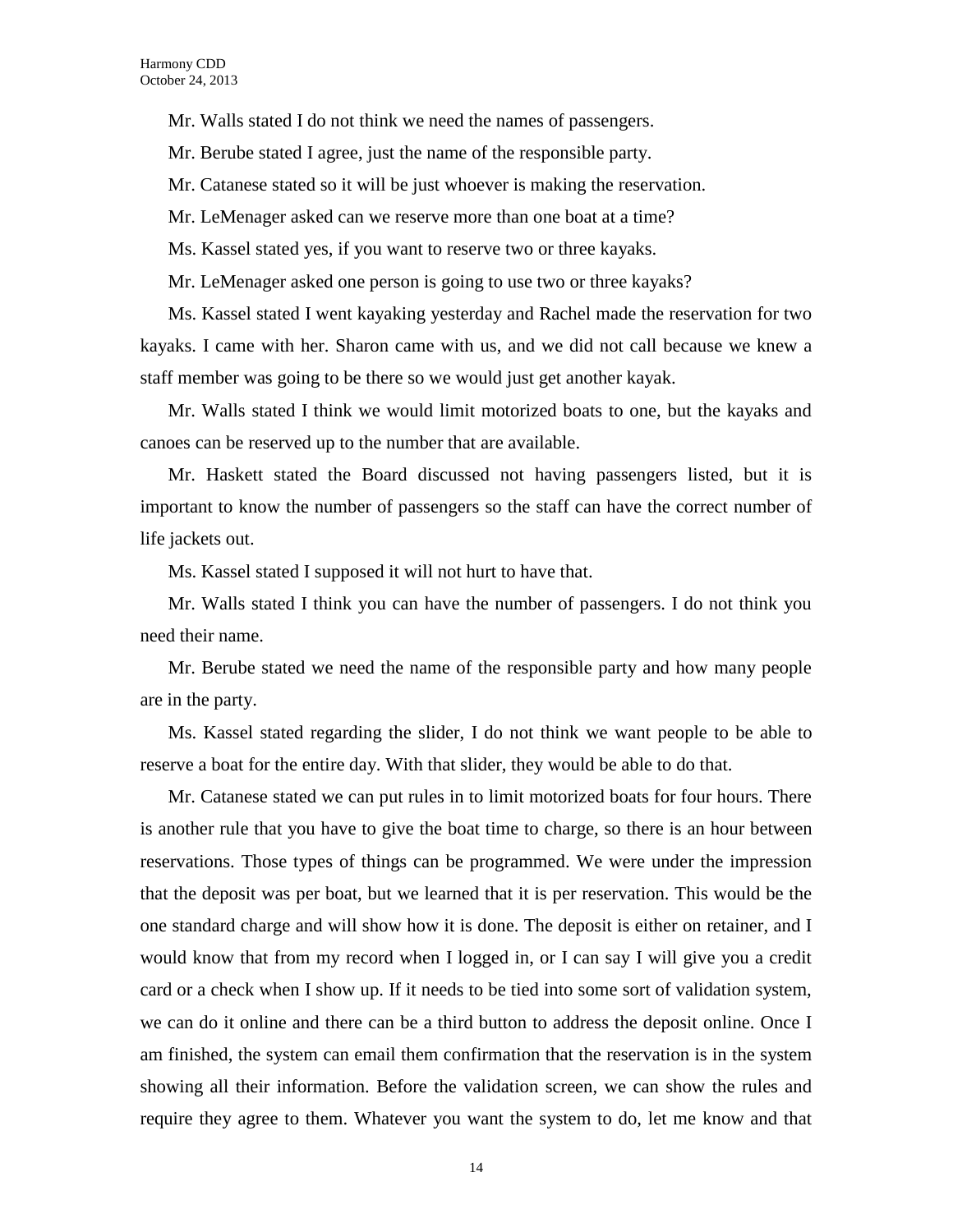can be put in there. Once that is done, it is complete as far as the public is concerned. On this end, the reservation has been put into the system. To make it easier to be managed inhouse, we have come up with another calendar for the admin. That will let me go to a specific date and choose the date. Now I can see administratively what boats we have and what blocks of time they are being reserved for. We can set this up so that it can be printed for the staff to go out and meet people at the boats. Once the boats come back in, it allows them to make notes on them. This can be accessed from a laptop, an iPad, anything like that so you can access this in the field. If I need to make a comment or make changes, or if they returned it damaged, I can make a note that it was returned damaged and I can enter what the damage was and submit it. Whatever process you need to take from there can be done, but it is noted in the system what the result of that was.

Mr. Berube stated we have an iPad now. It has wireless capability.

Mr. Haskett stated that is correct.

Mr. Berube asked so it is both wireless and has local internet?

Mr. Haskett stated yes.

Mr. Berube stated I believe we could put this whole system on that and the staff could complete the boat inspections on the iPad right at the dock.

Mr. Haskett stated yes, that is the hope for the whole program.

Mr. Catanese stated if there is a checklist they need to complete, that can be put in there. It will make it easy to access to the iPad with drop-down menus and check boxes so it is easy to fill out.

Mr. Berube stated beyond the boats, we have a reservation system for facilities, such as pool areas, picnic areas as Lakeshore Park, and so forth.

Mr. Catanese stated those would be done in the same type of manner. We have done this in other towns, more of this type of reservation system since we have never done boat reservations. We have programs to reserve facilities and many of the systems we have designed take payments for that. Many of them have facilities where a room like this might be the whole room or half the room or the side of the room with the kitchen. We can set it up so that you can change it depending on what the people reserve. They change their fees based on whole room rentals or half rooms or whatever they reserve. All that can be built in.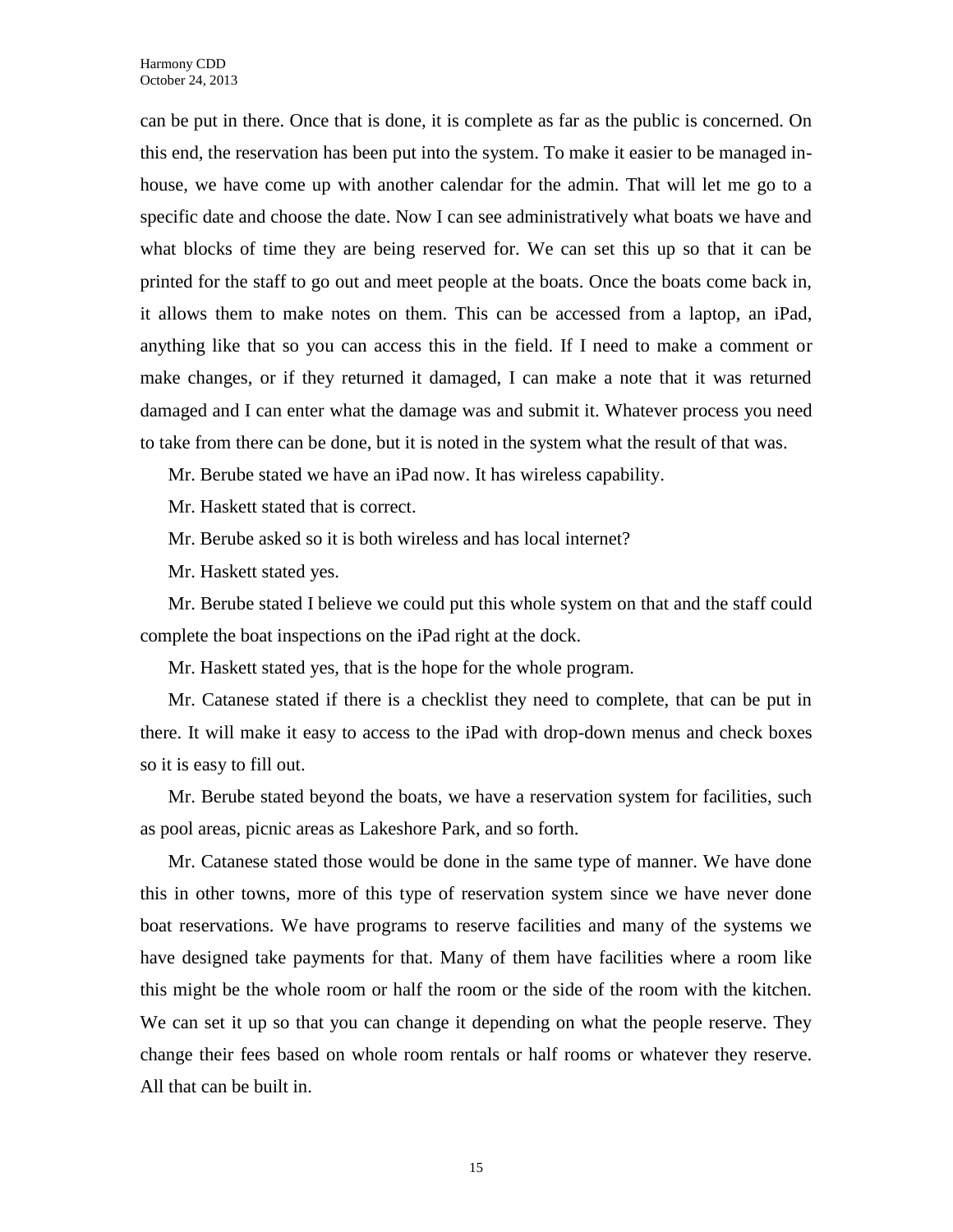Mr. Berube stated we had a fee discussion as part of the workshop we had prior to this meeting. We decided to hold all of them, pending what we saw tonight. Many things we discussed earlier were predicated on this coming into existence here.

Mr. Catanese stated the nice thing about this system is that it follows what you want. We will make it do what you decide. This is the second generation of our municipal application process. We started out saying it was a dog licensing system, and this is how you use it. That does not work, because everyone does it a little differently and they have different needs. That is why we went to a system like this where you tell us how you do it. Obviously, you have something that works for your community, and you just want this as a tool to manage what you are doing in the real world. Whatever you need, this system can be changed to meet those needs.

Mr. Walls asked what if I am interested in reserving the boat every Saturday? Can you set up user specific rules that would apply to a specific user? Maybe they can only choose one Saturday in a month or something along those lines.

Mr. Catanese stated yes. Whatever those rules happen to be, we can include that in the system. You may say that you cannot reserve the boat more than one month in advance or you cannot reserve more than three times during a month. You decide what those rules are.

Mr. Walls asked you can apply those to specific users?

Mr. Berube stated you are trying to allow the system to block abusive use of the boats.

Mr. Walls stated yes.

Mr. Farnsworth stated it sounds like you would block an abusive action. It would not have to be a particular person.

Mr. Berube stated the system can just identify it. You want back-door office lockout ability.

Mr. Walls stated yes.

Mr. Berube stated that way no one has to be the bad guy because the system will address it and will not accept that kind of reservation.

Mr. Catanese stated for the client that has a room reservation system, mostly it involves their community room and their convention hall. You can see this reservation is for the entire room. There is Hall A and Hall B. It shows a green dot when it has been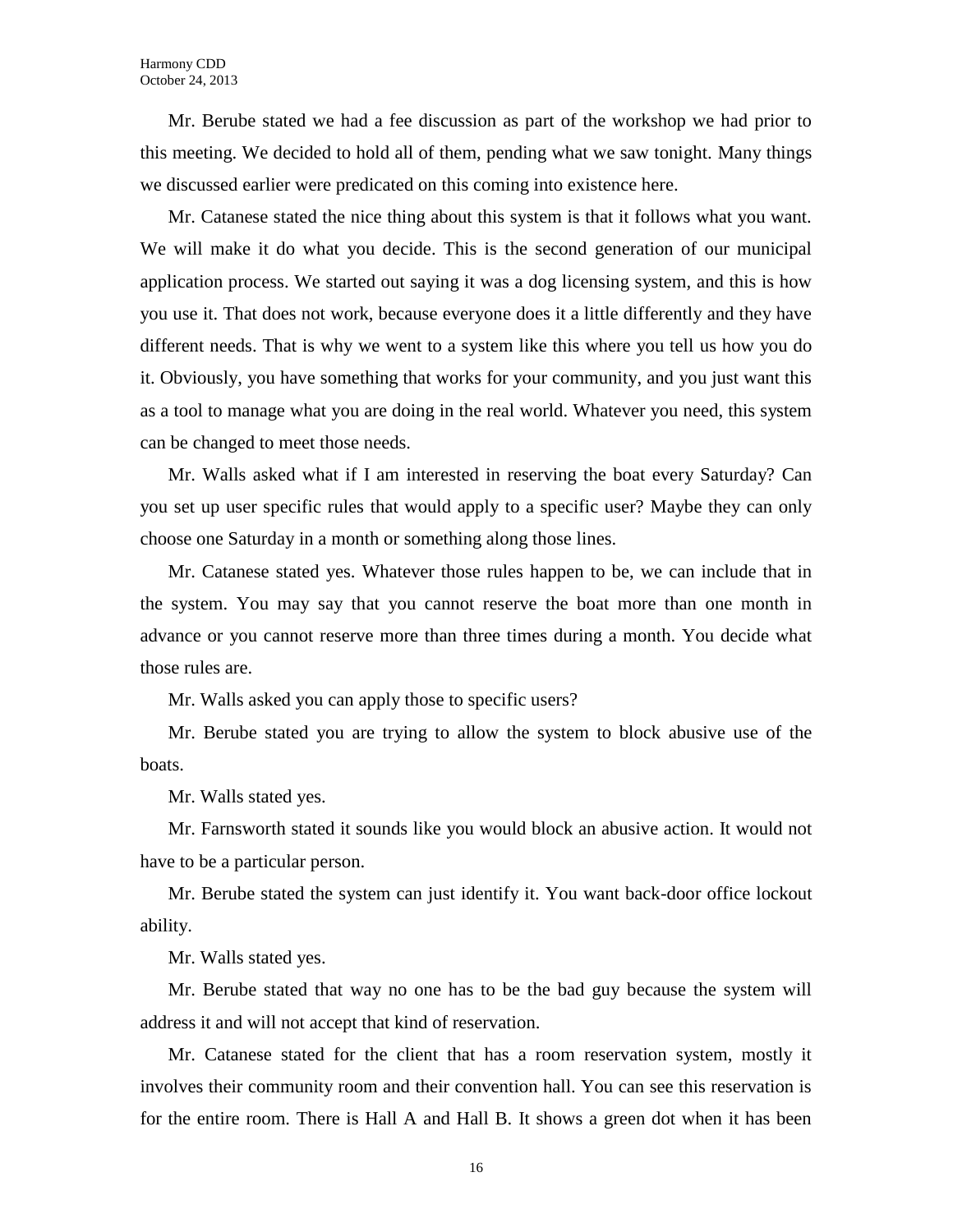reserved when it is approved. There are various facilities in their parks that they reserve through the system. You can see when they reserve one hall, it shows half a circle, and that is a pending reservation. That is how this looks from the administrative side. They can cancel a reservation or change a reservation or whatever else from that part of the system. It is a similar type of interface where they will go to the calendar, they will see what is reserved, they will choose the facility, and they choose the time blocks that we can set up as a slider instead of blocks of 30 minutes like this client. I need to enter the name of my event, when it ends, what I am reserving, and all of my information. Sometimes documentation needs to be provided. The system figures out the fee and saves the reservation.

Mr. Berube stated I really like what I see. We have a lot of things that can be plugged into this. The question I have is that you indicated there would be no charge. That would be great, but there has to be some charge somewhere.

Mr. Catanese stated usually what we try to do is base it on fee-based events. If you get a fee, then we get a fee. We do not charge for programming. We do not charge for customizations. We do not charge for training. We do not charge a user charge. If it was something like the reservation where you are charging a reservation fee, then maybe we receive a couple dollars per reservation. So you would get \$25 and we get \$3. It is on a transaction basis. My partners like to do it that way because it seems fair. If I never reserve anything, then I am never paying for this system. If I am using it or if I am the one causing the change, then I should pay for it. Sometimes our clients do not like to do it that way. They need a budget. They will not know how many reservations they will have, so they cannot determine their budget number. In that case, we will try to figure out if we were to charge \$3 per reservation, how many do you think we will have, and we will get a lump sum for that. It can also be done that way.

Mr. Berube stated right now, we do not charge any fees. That is something we grappled with earlier today. The only fees we have are for the deposit, either on the boat or for a facility. I do not expect you to work for free. What you do you suggest?

Mr. Catanese stated I moved down here because of this community. I wanted a nice community for my children. I have family in Melbourne, and we wanted to come to Florida. I wanted to grow my business down here. I would like to show that this is a town in Florida that is using this program when I go to my next meeting. People are not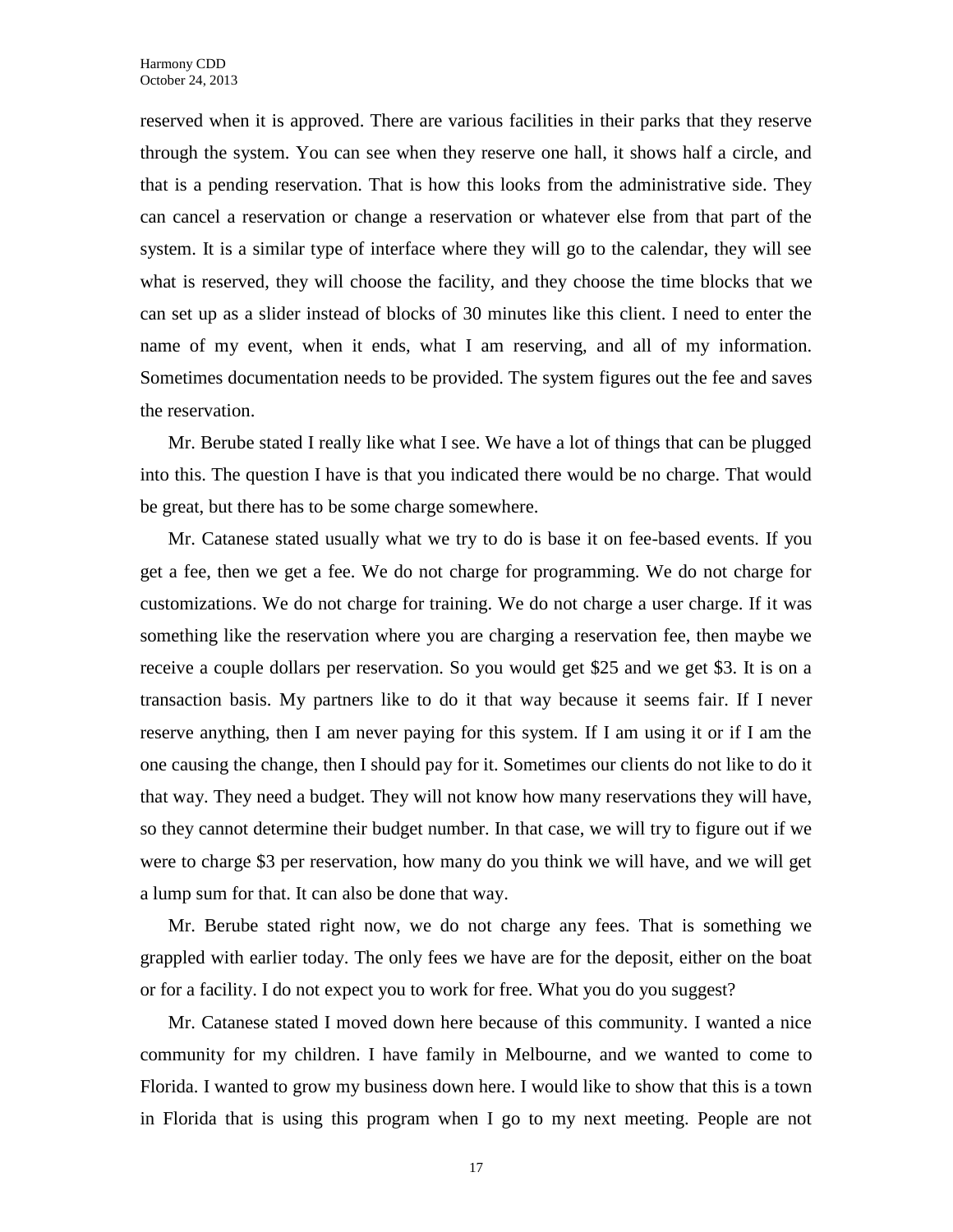impressed when I show them towns in New Jersey who are using it because it does not mean anything to them. I do not mind using this for marketing purposes. If we start using this system for everything here, then being a partner with Progress Pacific, I do not pay for use of the system. The company pays for a portion of it, so it is really not costing me anything except our time. I was at the convention in Boston last week, and we were talking about building the boat reservation system. The guy at Progress Pacific said his community rents boats and he will put me in touch with them because it is a great idea. Already it is working. Unless it gets out of hand and if there are too many facilities, then we can start talking about a fee. For this with the facility reservation and other minor things, it is not a big deal.

Mr. Berube stated that is fair enough. You are a resident here, and you hear these horror stories all the time where people get set up with a free system. Then eight months later, they say it will cost \$10,000 per month, or they are going to pull the plug. I do not expect that in this case, but we need to be real. None of this happens at no cost. There is a fee there somewhere. I am just being cognizant of that. If you want to use this as a stepping stone, I think we could probably keep you busy. I like it. I liked it from the first time I talked with you last month, and your timing was incredible. Mr. Haskett has looked around at other reservations systems and has probably had more experience with this than anyone else. The fact that Mr. Catanese is here probably indicates Mr. Haskett likes this system.

Mr. Haskett stated yes. We met a couple weeks ago and discussed the options. This is getting close to what we discussed. There are still some tweaks to do as you just discussed. Based on all of the other things I looked at, this is the most user friendly for all of us to use. I think that is what we need, keep it simple. As long as it gets the boats reserved and the staff shows up on time, that is what we need.

Mr. Farnsworth asked have the staff members looked at this?

Mr. Haskett stated yes, we had a web meeting with Mr. Catanese, Mr. Rick Druckenmiller and Mr. Paul Calabro. Mr. Catanese was demonstrating it, and staff confirmed it was something they could do.

Mr. Berube stated as far as I am concerned, we are ready to go. There is no money involved with this. Do we need a motion to proceed?

Mr. Moyer stated by consensus, I think you have Mr. Haskett keep working on it.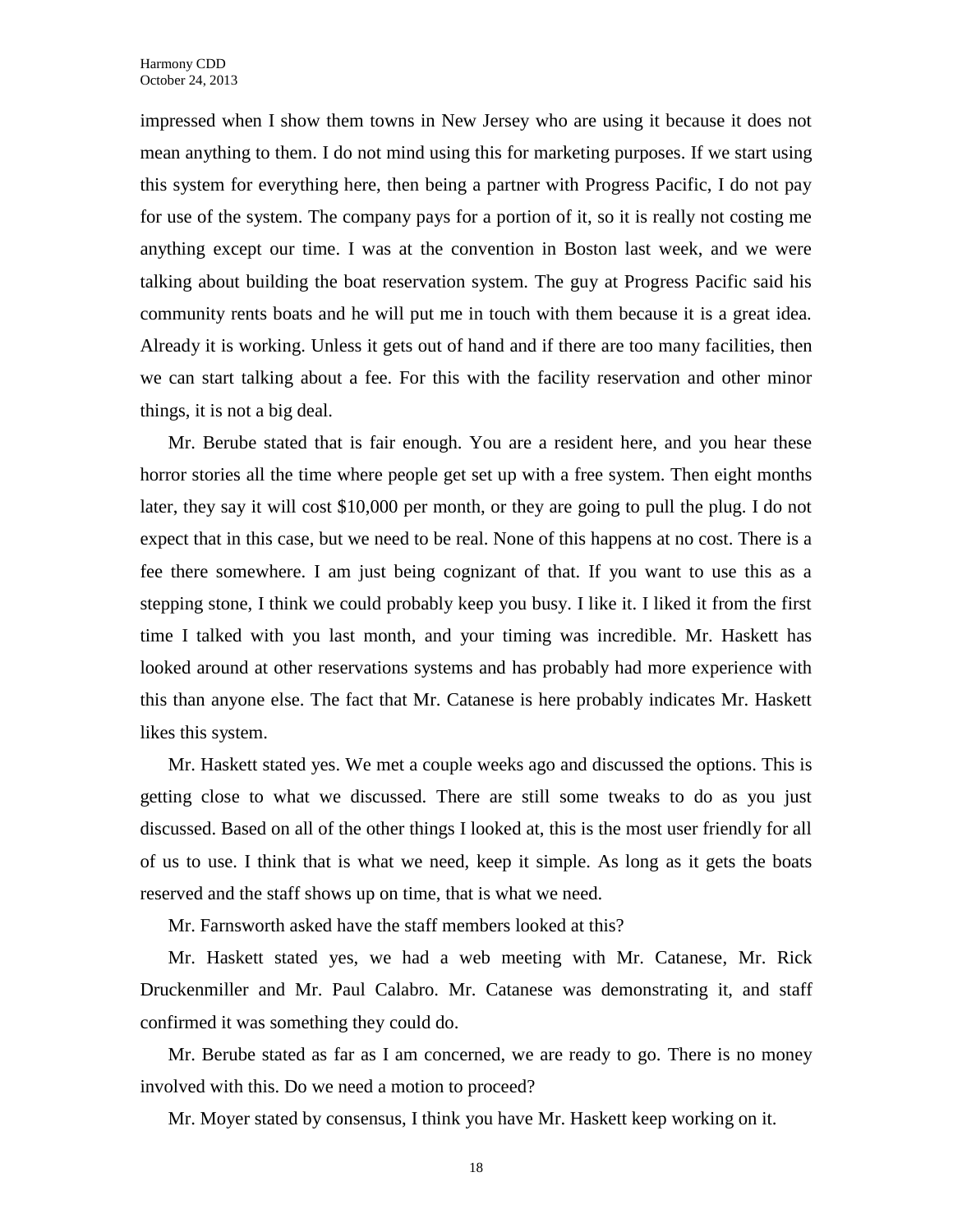*The Board agreed unanimously to direct Mr. Haskett to continue working with Mr. Catanese on the reservation system, as demonstrated and discussed.*

Mr. Berube stated we appreciate the demonstration and that you tailored it to us. You had pictures of the boats and have done some work on it already. It was a nice demonstration. Mr. Haskett will be your main contact, and I am sure there will be more conversations.

# **C. Landscaping – Davey Commercial Grounds Management i. Monthly Highlight Report**

The monthly landscape maintenance report is contained in the agenda package and available for public review in the District Office during normal business hours.

Mr. Berube stated I had a meeting with Davey yesterday at the request of Mr. Garth Rinard and Mr. Jon Rukkila. My big concern is the long delays in getting things accomplished on the paid addons. Ms. Kassel has been overseeing the additional plantings over the last four months.

Ms. Kassel stated it was approved some months ago. It was not that long ago because I looked into it. It was at the July meeting when it was approved. Three-quarters of the work is done, and they have been working on Beargrass alley. They did complete almost all of it at this point, but I did not hear back from Mr. Rinard. He sent a proposal, and I emailed him back because the Beargrass alley proposal came back quite a bit higher than the original proposal. I asked about it and I never heard back from him. I followed up but I did not hear anything back. We may not want to use them because of the timeframe and lack of responsiveness. We may not want to use them going forward for refurbishments, which might get us into a difficult situation because whoever we use will be responsible for replacing plant material that they are not taking care of that Davey is maintaining. That might create a problem.

Mr. Berube stated during the conversation with Mr. Rinard and Mr. Rukkila yesterday, I walked around and showed them some hot spots that I was not happy with. I explained that I was not happy with the explanation month after month that they are still waiting for soil samples to come back. I said realistically that if we are going to award them with extra paid work, then we will ask for a completion date. If we do not get good completion dates or if they miss the dates, then we will probably look to using other landscapers. I happened to be standing alongside where Triple Palm's house is, next door to mine. The owner of that landscape company is pretty responsive. I think Mr. Rinard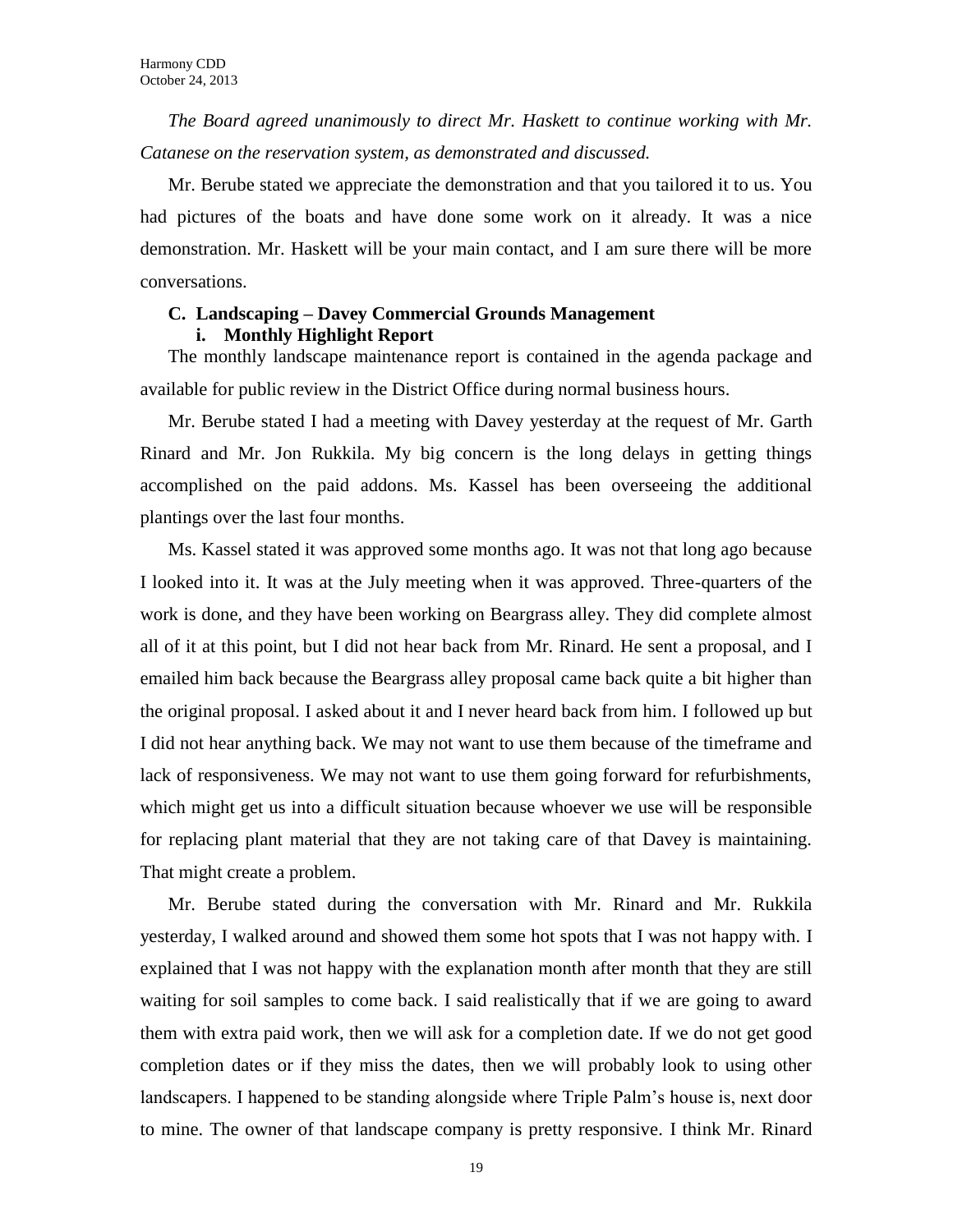understood, but in my conversation with him, he is still very resistant to putting on additional help. That is where their trouble is; they do not have enough staff on the ground. He will admit to it, that he cannot hire anyone at the prices they pay. He is very clear. I reminded him that mulching is approaching on the schedule, as is tree trimming. I think he understood, but when he told me he was having a hard time hiring employees and that was not going to change until the spring when colleges he has been visiting let out, that told me something. He also indicated that the four proposals we approved were 99% completed. Clearly, in Ms. Kassel's opinion, that is not true.

Ms. Kassel stated I would say they are 80% complete.

Mr. Berube stated realistically, they started working on all of them the last two weeks. As I look around Lakeshore Park, I am getting a little frustrated with them. There is a lot of dead grass at Lakeshore Park. A lot of the planter beds look lousy. The schedule for mulching and tree trimming is coming. I do not know if they have enough personnel to handle it and keep up with the standards we have. I do not know what the rest of the Board members see when you are out, but that is what I see.

Mr. Walls stated I am getting a little concerned with the sod. When I was in Town Center last night, it is full of crab grass. As you walk down Schoolhouse Road, there is a lot of crab grass. They are not putting down the herbicide or something is going on.

Mr. Haskett stated there are some areas of crab grass. They are treating some of it, especially on the soccer field. There was some crab grass taking over. They are fertilizing next week, so I presume they will do some preventive maintenance on the weeds themselves.

Mr. Walls stated what I am seeing and the way it is coming up, there is a pretty good growth. It is not something that just happened one day.

Mr. Haskett stated I will monitor that.

Mr. Berube stated to Ms. Kassel's point about switching contractors, I noticed something happened at the dog park playground. The timbers came out of the ground. Is that in anticipation of landscaping around that facility? I discussed with Mr. Haskett a little about going to Triple Palm for a proposal. Do we need to switch away from Davey a little bit to provide some encouragement to them? The frustration level is growing. I do not want to have to get on the contractor every month.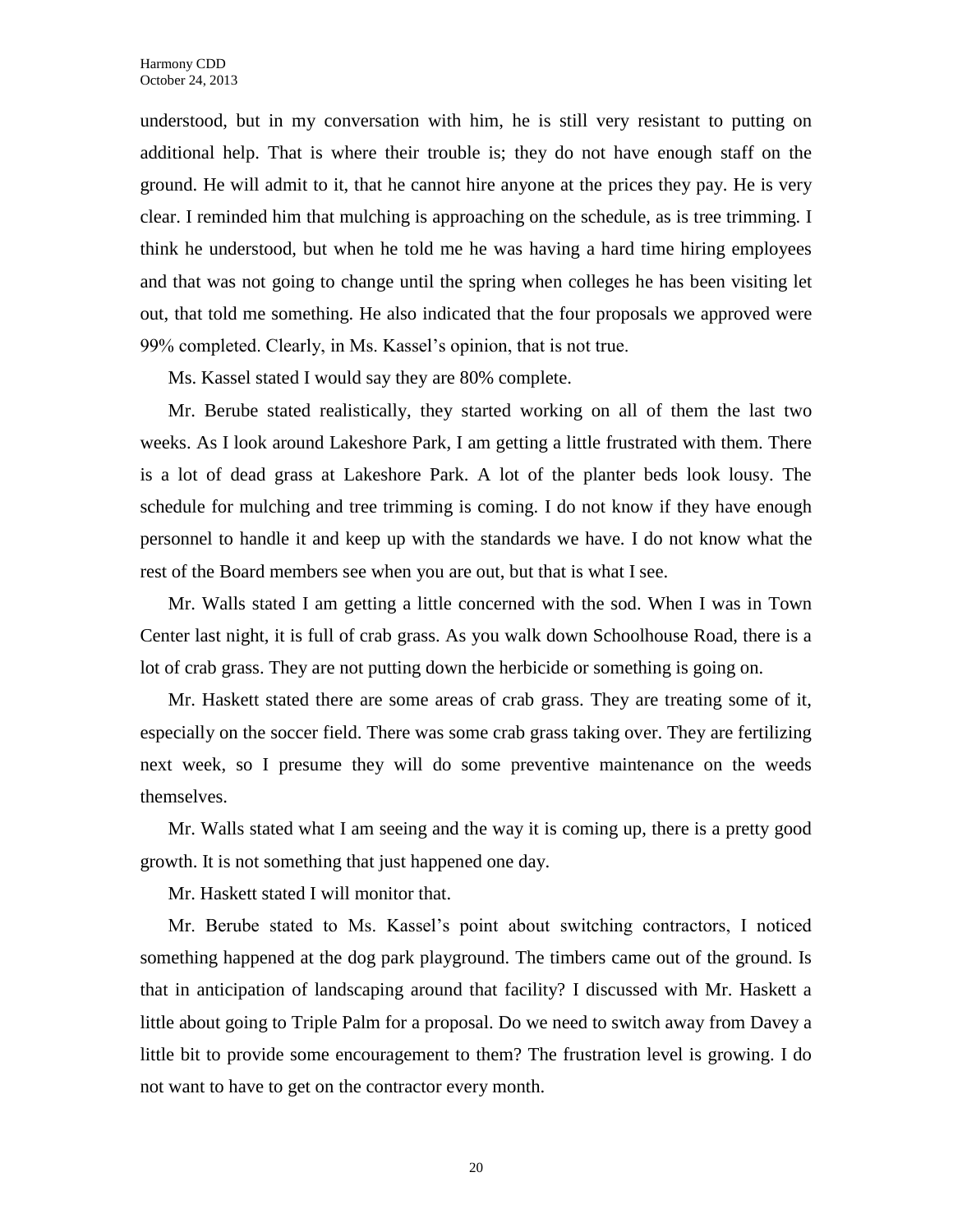Mr. Haskett stated I think it would be a fair practice to get proposals from other people, as long as you have a defined scope of work.

Mr. Walls stated let us see what the price is.

Mr. LeMenager stated yes.

Ms. Kassel asked what about the issue of having one contractor installing plant material and Davey maintaining it? Who is responsible for it?

Mr. Haskett stated Davey would still be responsible for the maintenance and trimming and such.

Ms. Kassel stated that is correct. But if Davey did not install it, are they willing to maintain it?

Mr. Walls stated the companies installing it usually provide a warranty for a period of time.

Mr. Berube stated if we go with Triple Palm, Mr. David Dalton lives here.

Mr. Haskett stated typically a plant would die if it is not planted properly or if it does not get enough water. The CDD controls the irrigation part of it. I would not have a concern at this point. Davey already has the maintenance contract for those parks.

Mr. Berube stated being experts, if there is a problem with the plant right away, they should say something to Mr. Haskett. They should notice, and then we can call the contractor who installed it. We lose plants all the time. There are large areas where plants have been removed because they have died over the years. Though the contract says the landscape contractor is responsible to keep everything alive, we have never held them accountable for it. I understand the concern, but I think it is a minor one. My goal is to make sure Davey becomes our prime and sole landscape contractor. The only way we are going to get that point across to them is to take business away from them or give business to someone else that they could have had. We have the rest of the book that Davey prepared prior to awarding those four projects. There are eight or ten other areas that Ms. Kassel has reviewed with them.

Ms. Kassel stated yes, there are many more to be done.

Mr. Berube stated I told them that they missed that work last year and that money is gone. If the Board agrees to move forward with this or to solicit a price from Triple Palm, I am in favor of that.

Mr. LeMenager stated this could be called special projects.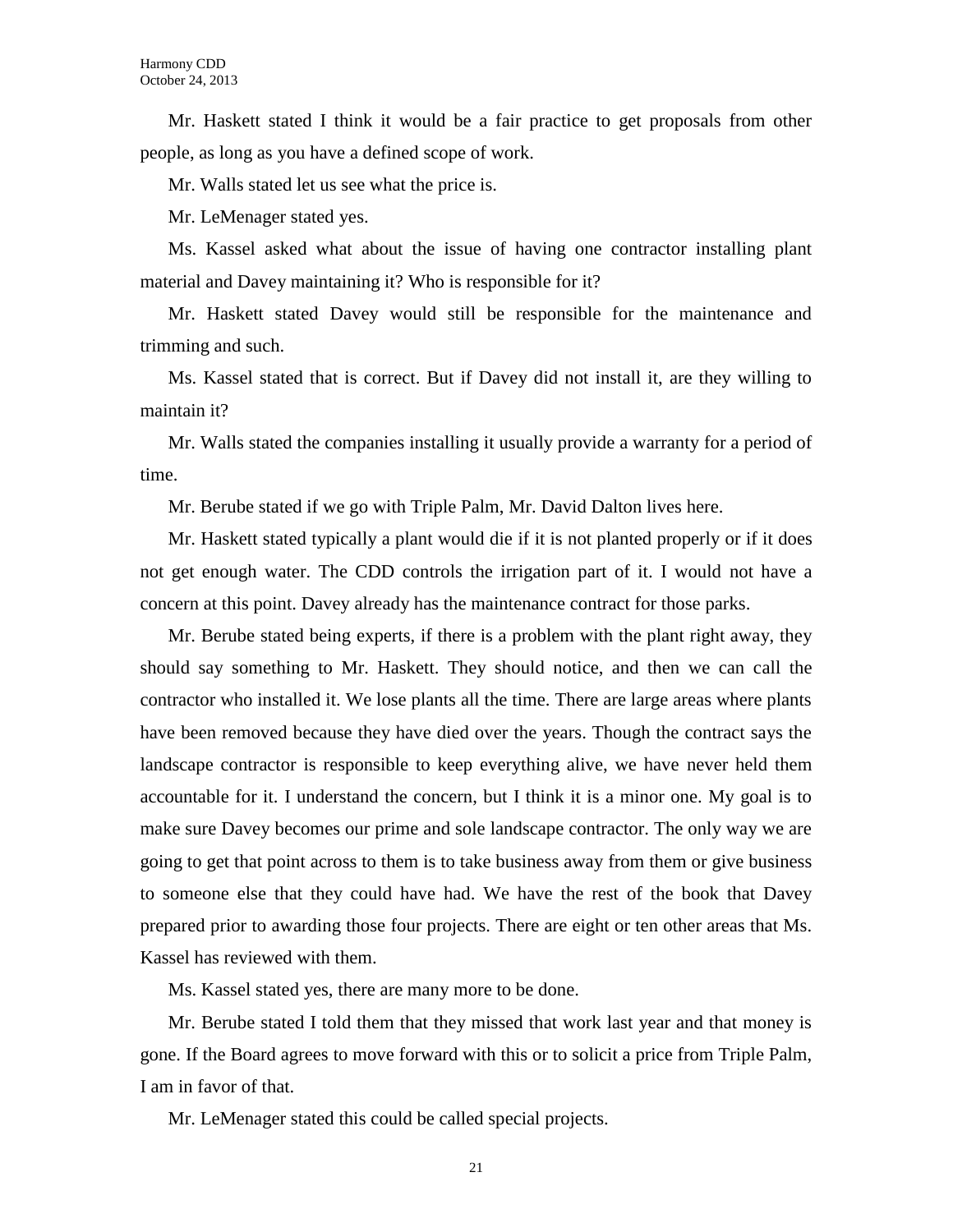Mr. Berube stated yes, or landscape upgrades.

Mr. LeMenager stated that is fine.

Ms. Kassel stated I am happy to meet with Mr. Dalton and show him the proposal from Davey and ask what he can do.

Mr. Berube stated I am sure Mr. Haskett can contact him regarding the dog park.

Mr. Haskett stated yes.

Mr. Berube stated I think there are some other small projects, such as putting shrubs at the pool to eliminate gaps in the fence and on the back of the fence. If we are going to give Triple Palm some business, we have a lot of small projects.

Mr. LeMenager stated I think Davey is into maintenance and not necessarily special projects. There is nothing wrong with that.

Mr. Walls stated I do not know that we want to take Davey away from maintenance to do special projects.

Mr. Berube stated that is the problem, and that is what happened.

Mr. LeMenager stated I think that sounds exactly like what the issue is: they do not have enough people to do these special projects. So let them do the maintenance.

Ms. Kassel stated it sounds like they will not have enough people either.

Mr. Berube stated Mr. Rinard was very clear. I said there was an easy way to hire people, and that is to pay more money. He did not receive that well. We made some progress, but I still see that they are not going to have a lot of people onsite for a while.

#### **D. Field Manager**

#### **i. Dock and Maintenance Activities Report**

Mr. Haskett reviewed the monthly field activities report contained in the agenda package and available for public review in the District Office during normal business hours.

Mr. Haskett stated I apologize I did not update this report for boat orientations. There were about six attendees this past month, held on the second and fourth Saturday of each month. They are pretty well attended and it takes about an hour for the orientation if they cooperate.

Mr. Berube stated I noticed the refurbishment of doggie pots. Was that largely cleaning them up and spraying them with shiny black paint?

Mr. Haskett stated yes. We made some new lids for the trash containers themselves and riveted those on. We spent \$300 for a new container.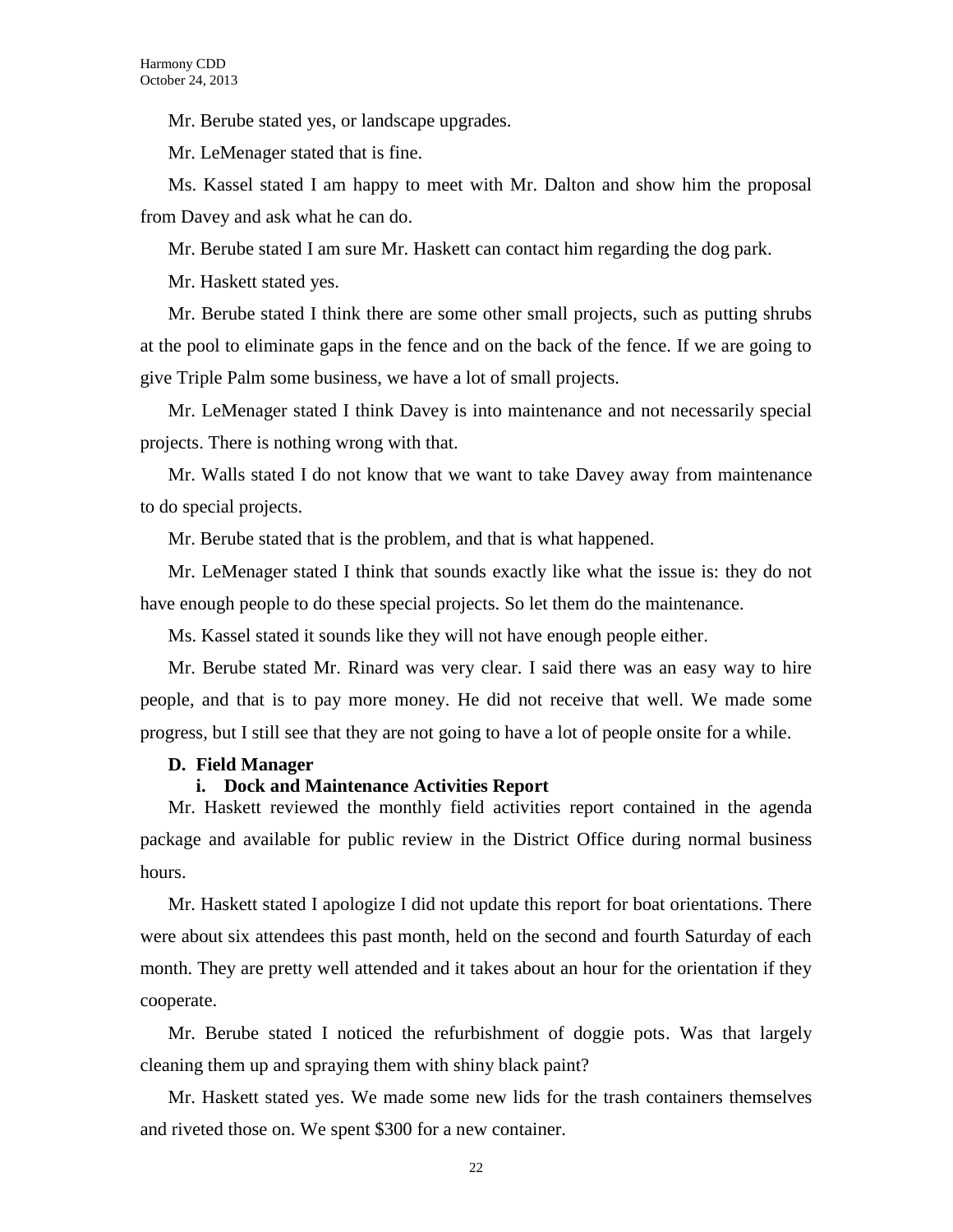Ms. Kassel stated at the August 29 meeting, we approved the purchase of two regular kayaks and one fishing kayak. But it appears we got one regular kayak and two fishing kayaks. I am wondering why what we voted on was not done.

Mr. Berube stated Mr. Haskett discussed this with me before he ordered them. I cannot remember the specifics, but there was some question about the pricing. I changed the proposal.

Mr. Haskett stated the two fishing kayaks are still kayaks, similar to the non-fishing kayak. My theory is that you can use it for pleasure or for fishing, and we came in under budget. Either you fish in it or you do not fish in it.

Mr. Berube stated we got more boats for less money.

Ms. Kassel stated that may be true, but they are not as comfortable for kayaking if you are not fishing.

Mr. Berube stated that was an unanticipated consequence.

Ms. Kassel stated we actually discussed that at the CDD meeting.

Mr. Farnsworth stated I think I asked that question.

Mr. Berube asked what do you mean that it is not comfortable?

Ms. Kassel stated uncomfortable because of the position you are sitting and the fact that you have this stuff in front of you. It is not as pleasant an experience to kayak in a fishing kayak if you are not fishing.

Mr. Berube stated I guess I should have thought about that before I made the change. I apologize.

Ms. Kassel stated I will request that you not make changes to something we voted on in the future.

Mr. Berube stated fair enough. We will get another kayak if it continues to be a problem.

Mr. LeMenager stated we do not need another kayak.

Mr. Berube stated we are using them all the time. Ms. Kassel clearly had to take out the uncomfortable kayak because none of the others are available.

Mr. LeMenager asked has there been a time yet when more than four were in use?

Mr. Berube stated probably not.

Mr. Haskett stated the Board requested that we maintain a fuel log, which has been accomplished. They sign out the fuel, and it balances out.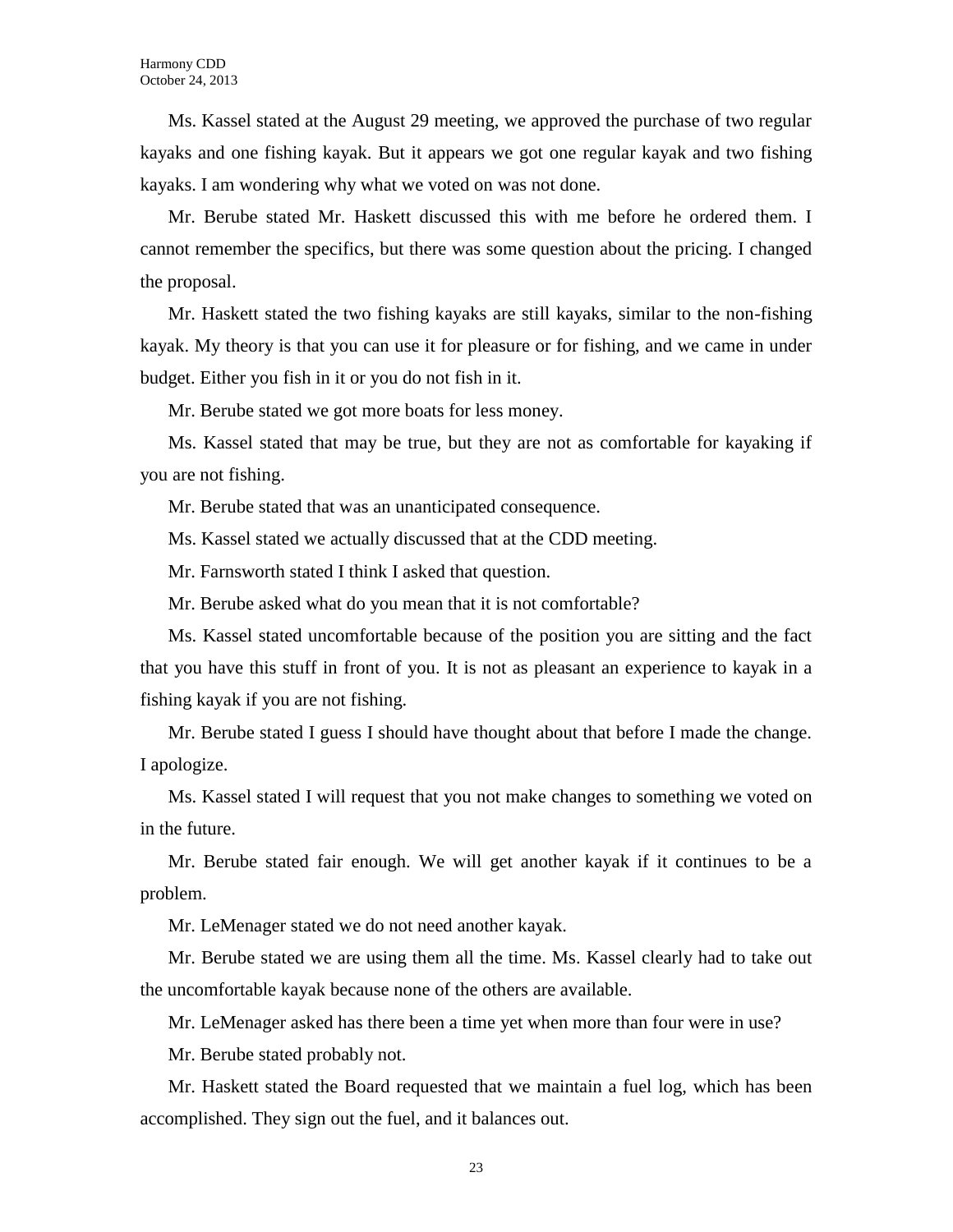Mr. Berube stated gasoline usage went down \$100 this month. It is just an observation.

Mr. Haskett stated it balances when we go to the fuel station.

Mr. Berube stated I do not need to look at this long term. The trend line was steadily increasing for a little while. We do not know if it is legitimate or not, but we have to ask the question.

Mr. Haskett stated in the past, we discussed an inventory list. The accountant, Ms. Tiziana Cessna, requested an inventory of all of our equipment. She was quite happy to receive that. I have aluminum tags that are numbered and bar coded that we can put on all the equipment. I am waiting for Mr. Walls or whomever wants to participate in that, or I can send you the list. We are trying to figure out how to link the bar code with pictures. I put it in group ranges of \$5,000 or more, \$1,000 to \$5,000, \$500 to \$1,000, \$250 to \$500, and anything under \$250, within reason. I did not list every screw driver we have. There are probably 40 items on the list.

Mr. Walls stated I will email you this week and schedule a time.

Mr. Haskett stated that would be great. A resident from Ashley Park came into my office a couple times, concerned about high school kids parking at the parking spots at the Ashley Park pool. There are seven or eight parking spots, and the kids do park there. I put signs up along the street, and it happened exactly as I said would happen, where they moved out of the street into the community even more. The resident requested that we put up No Parking signs or Swim Club Use Only or something to that effect.

Mr. Berube stated a sign that says Residents Only.

Mr. Haskett stated they are residents. The majority of these kids are residents.

Ms. Kassel stated a sign that says Parking for Swim Club Use Only.

Mr. Walls asked is that our parking lot?

Mr. Berube stated yes. There are other abuses, as well. There are two Chevrolet pickups that park there all the time.

Mr. Walls asked so if I live across the street, I cannot park there?

Mr. Haskett stated that is a good question.

Mr. Berube stated I believe that whole block of land is ours, including the parking lot.

Mr. Haskett stated that is correct.

24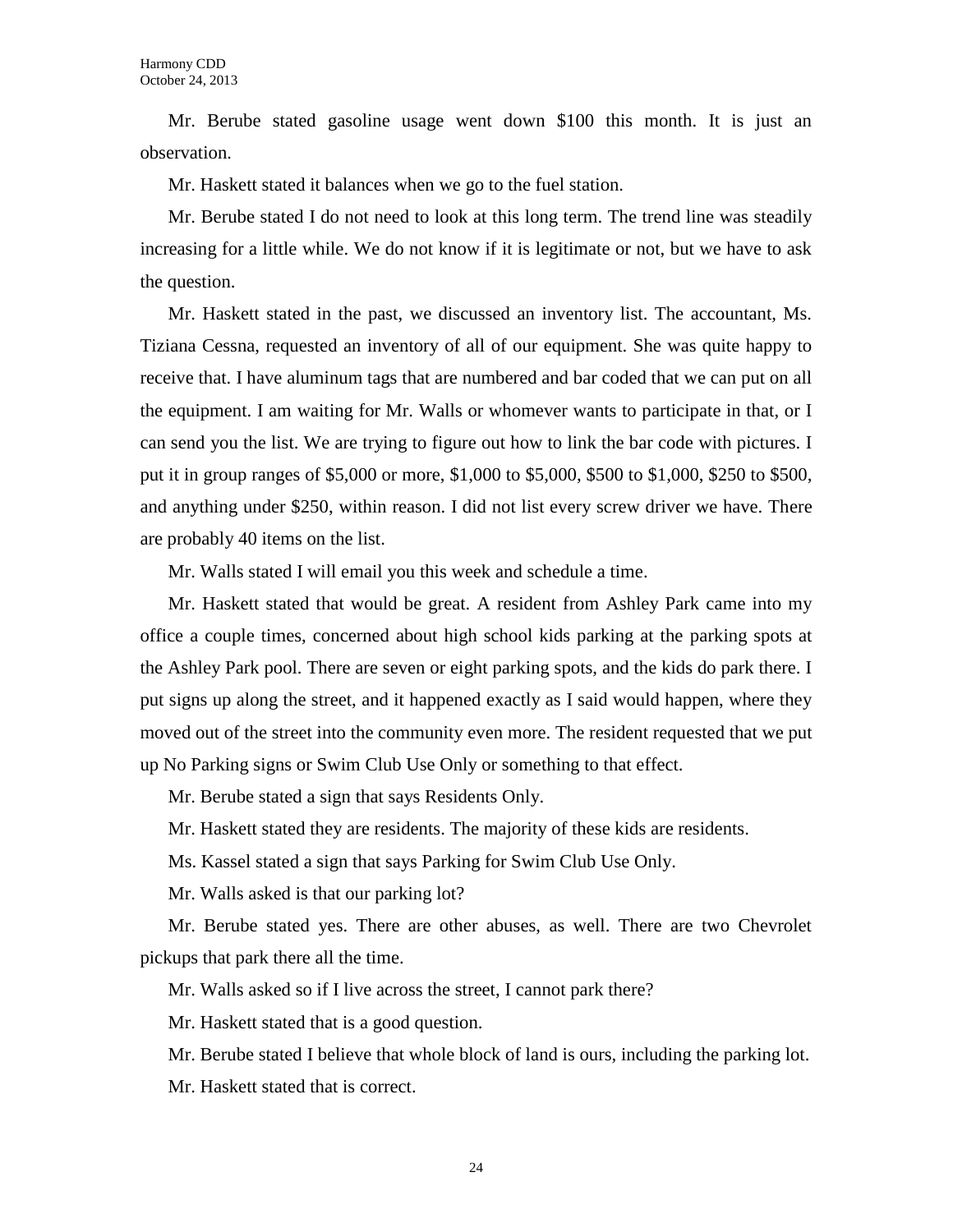Mr. Berube stated those two pickups are always parked there, side by side, but they are never in the pool.

Mr. LeMenager asked how do we give that back to the condominium association?

Mr. Berube stated maybe we can trade them for their playground.

Mr. Haskett stated a sign with a post saying No Parking is about \$130.

Mr. Farnsworth asked where are you going to push those teenagers to park?

Mr. Berube stated to the next street over.

Mr. Farnsworth asked what is going to happen when they cannot park here? Where is the next location they will use?

Mr. Haskett stated they will go to the next street.

Mr. Berube stated the problem is, when they park in the pool parking lot, when residents want to go use the pool, they have no place to park. Every parking spot is taken, but no one is in the pool.

Mr. Farnsworth stated I was not objecting to it. I was just asking a philosophical question. Kids have to park somewhere, so where is the next location they will go to?

Ms. Kassel stated it is an appropriate question, to see what the impact will be.

Mr. Berube stated maybe Harmony Square Drive West.

Mr. Haskett stated the condominium association has installed signs on the streets, which has pushed them into our parking spots.

Mr. LeMenager stated they can park on Clay Brick, recognizing that those signs are not legal.

Mr. Berube stated the students used to park all along the roads and clogged it up, and residents got mad. I have no problem putting a sign in our parking lot. What will it say? We have some signs that say No Trespassing with a notation of the Florida Statute. Maybe we can use them and see what happens. It cannot say No Parking because that will not work.

Ms. Kassel stated Parking for Swim Club Use Only; All Others Will Be Towed.

Mr. Walls stated if we are going to put up a sign, it needs to say the car will be towed.

Mr. Berube stated Swim Club Parking Only; Others Subject to Towing.

Mr. Haskett stated that will make some residents very happy.

Mr. Berube stated make the sign large enough so no one can say they did not see it.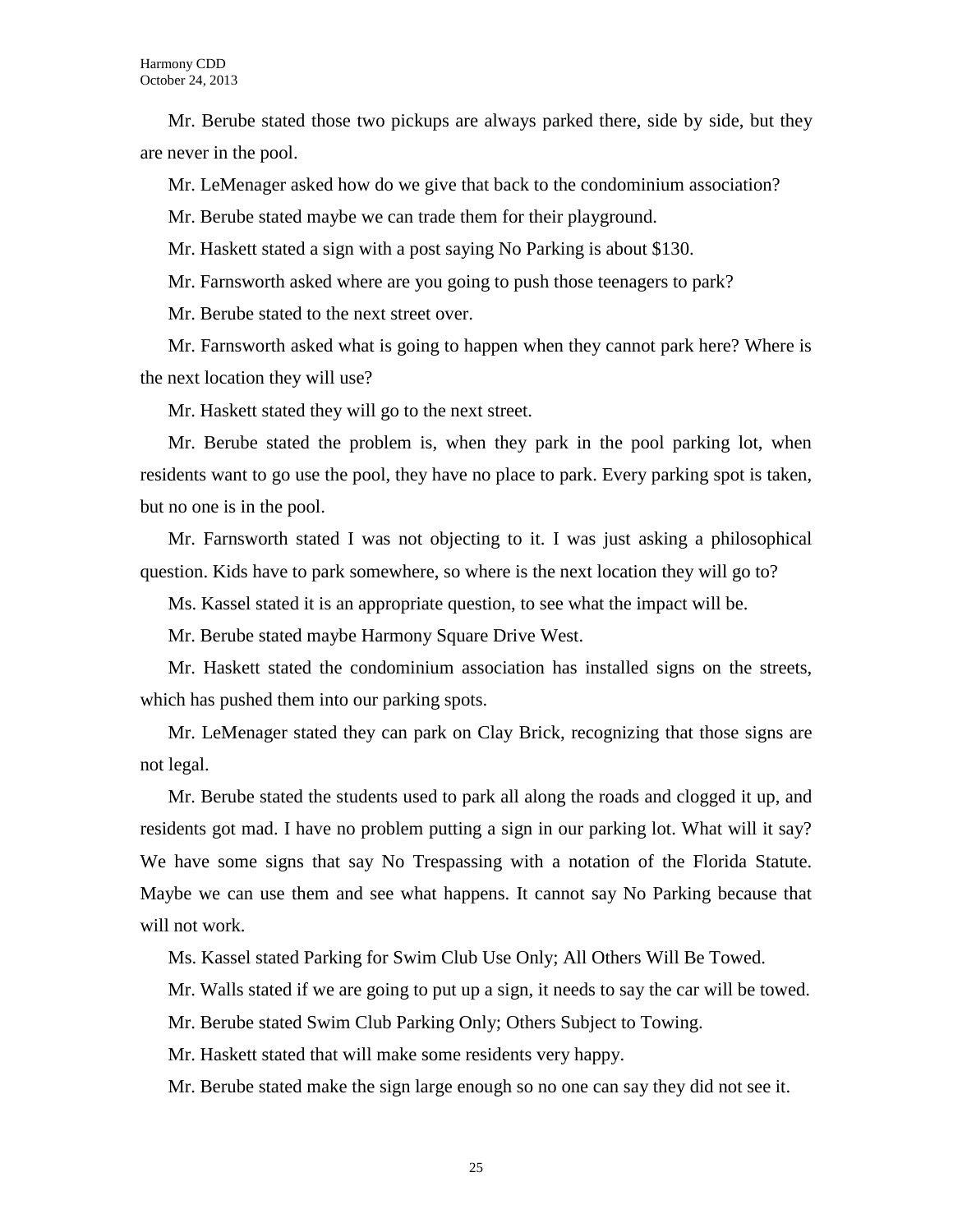Mr. Haskett stated the shade structure is up. It passed final inspection, so that is complete. We started the renovation of the Ashley Park pool cabana area by removing the pergola. It was good we did that because it was not in good shape.

Mr. Berube stated it was getting ready to fall down.

Mr. Haskett stated that is correct, except for the steel beams, which were starting to rust anyway.

Ms. Kassel stated it did not last very long.

Mr. Berube stated those were bad construction practices.

Ms. Kassel stated that is true all through Ashley Park.

Mr. Berube stated they had the towers that went up, and they put in a plain steel U bracket and dropped wooden beams in there and tied it all together with ungalvanized wire. Nothing was painted until it was all assembled. Then it was painted white, and water got between the wood and the steel bracket. Parts rusted and the water damaged the wood. Everything just rotted and it was ready to come down. I do not think there was a solid piece of wood anywhere on the top of that pergola.

Mr. Haskett stated that is correct; that one was bad.

Mr. Berube stated it was a cheap construction.

Mr. Haskett stated the pavers are being set next week around the pool where the pergola used to be. We are reconfiguring the drain that runs around the pool because it needs to be fixed. It is starting to pop up to where people will stub their toes on it, so we will correct that issue. The following week is when we will start pressure washing the roof of the building, and the week after that we will be repainting it.

Mr. Berube asked will you be renting a lift or two to get the guys up there?

Mr. Haskett stated yes, we are thinking about the cupola at the top and the red flag that needs to be painted. We will rent a lift with a boom on it so they are not walking on the metal roof. At the same time, we will make use of the lift to do the Swim Club roof. Irrigation is going well. We had a Maxicom issue, so if you saw some dry patches at the entrances and some areas on Cat Brier, there was a mix up of some times on what is sent to a controller and when it is supposed to run. We got that figured out and it is working well again.

Mr. Berube asked did this take place during Mr. Mike Walker's last renovation of Maxicom to help reduce the water bills?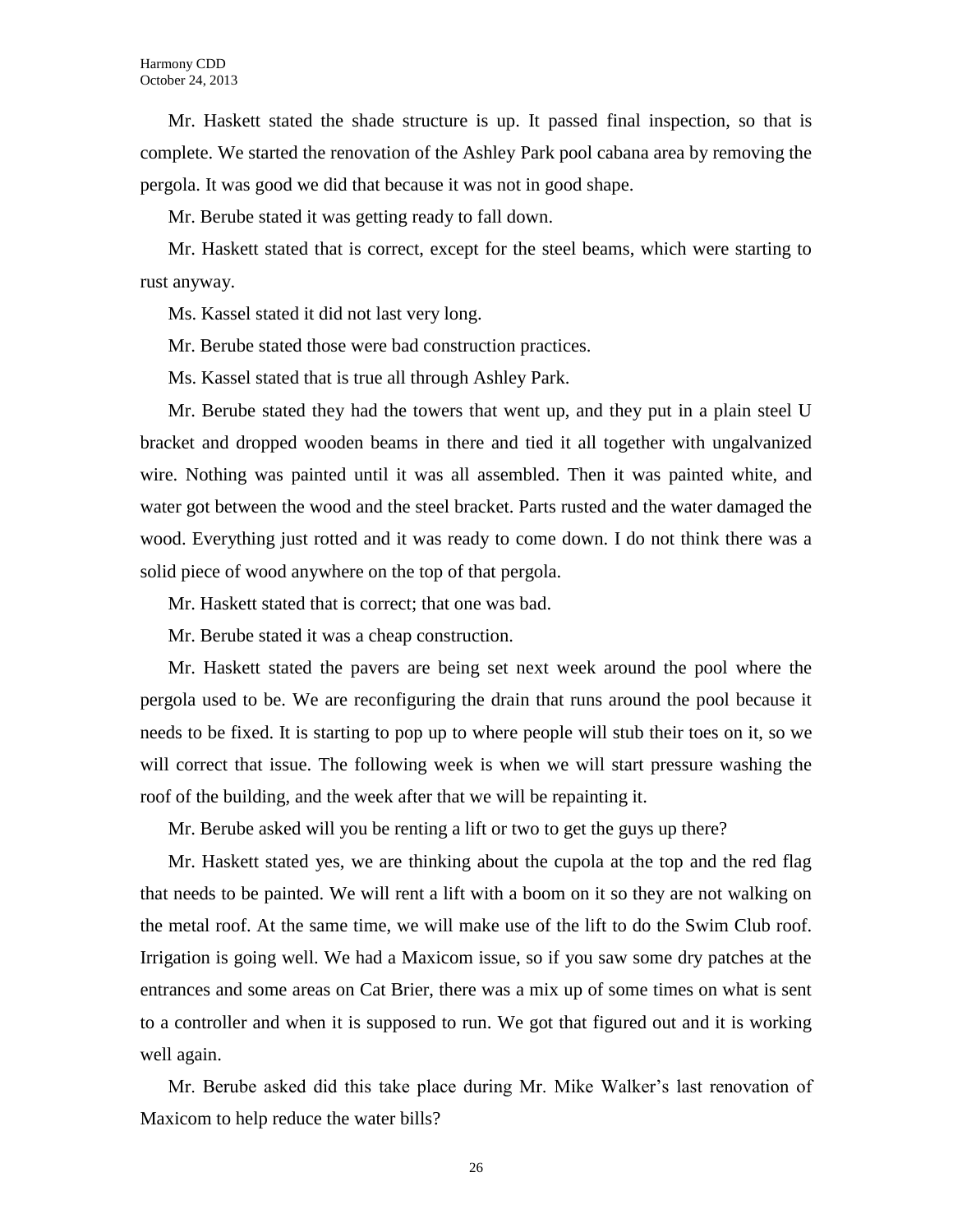Mr. Haskett stated no, that does have a little to do with it because I am always demanding more water. I understand the conservation issue, but when I have been responsible to make sure plant material stays alive, I am a little pickier about it.

Mr. Berube stated water is far cheaper than replacing greenery.

Mr. Walls stated put out what you need.

Mr. Berube asked what about the trash can, bench and picnic table at the dog park?

Ms. Kassel stated the trash can is there now, but the bench is not. The trash can is on the new pad they put in one of the flower beds.

Mr. Berube stated I missed it when I drove by.

Mr. Haskett stated we are still waiting on posts that need to be made for the benches and picnic table.

Ms. Kassel asked what is happening with the other pad that the trash can used to be on?

Mr. Haskett stated we are going to pull that up. It is in a bad location and the sprinkler hits it.

#### **ii. Buck Lake Boat Use Report**

Mr. Haskett reviewed the monthly boat report contained in the agenda package and available for public review in the District Office during normal business hours.

#### **iii. Discussion of Additional Field Staff**

Mr. Berube stated last month we discussed adding a fourth staff person, and we tabled it until this month to let everyone review it, including the administrators. I have not heard much negative about it and there are a lot of positive things.

Ms. Kassel stated I did not see it last month, and I have a couple comments.

Mr. Berube stated Mr. Haskett had some reservations last month. Now that you have had time to think about it and you have heard where we want to go, are you generally positive toward doing this?

Mr. Haskett stated I crunched some numbers, and I think the numbers will work. I think we have done a good job of making the numbers work no matter what they are. Just looking at the budget for pool service, typically you will spend four hours a day for the pool service itself, three days a week, which will be less than the \$15,000 we are paying now. Sidewalk repairs are every now and then. It depends how much we put into it.

Mr. Berube stated we can look at all these budget line items, but we do not know where we will be relative to salaries a year from now.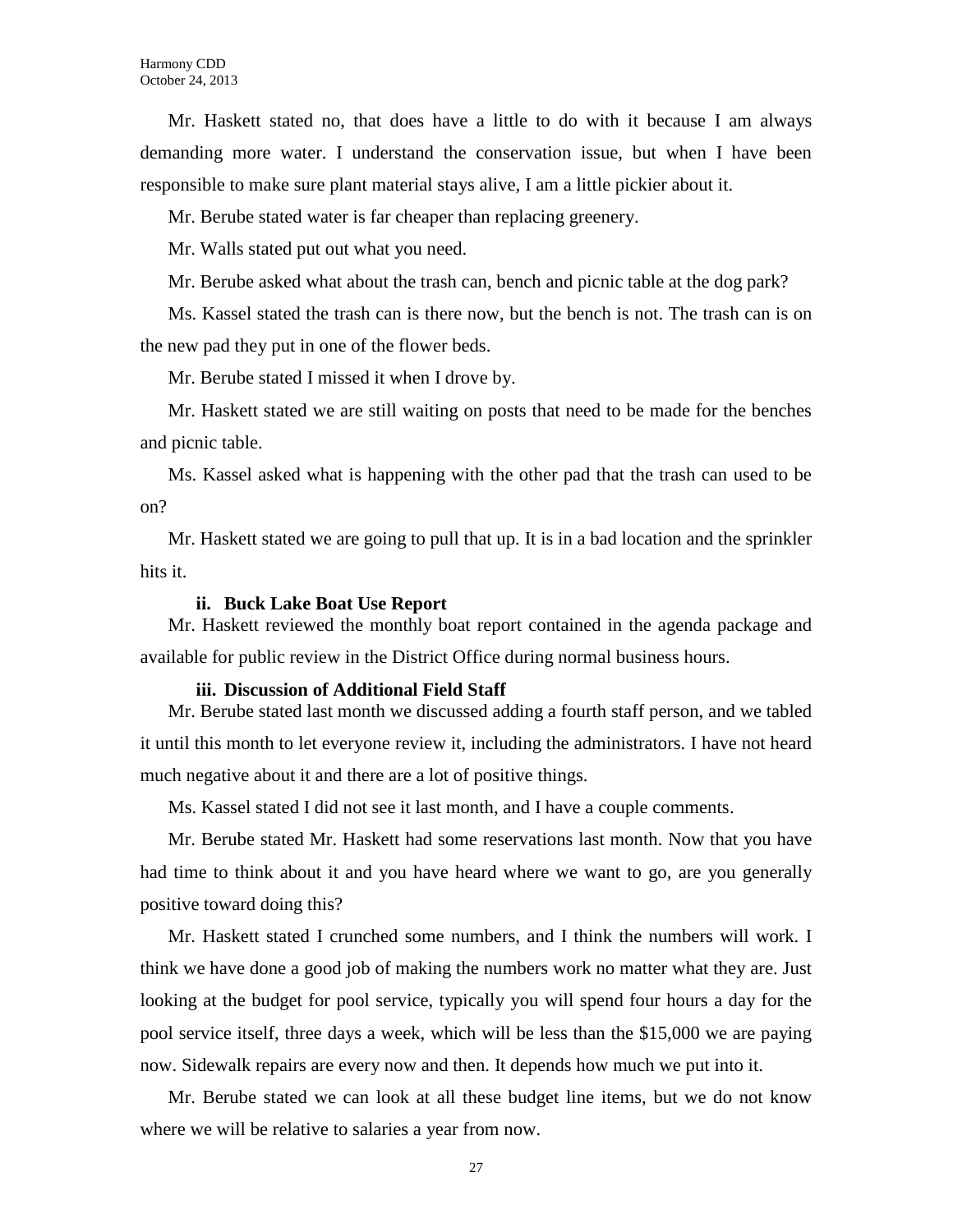Mr. Haskett stated I also researched the certified pool operator certification, and we can have staff certified for that activity. I also want to go through it so I have the license. We are ready to move forward with that if the Board approves it. The course is two days, and the person who used to do the health inspections here now has her own school, which would be very beneficial for us.

Mr. Berube asked what is the cost per person for that course?

Mr. Haskett stated it ranges between \$300 to \$350 per person.

Mr. Berube stated I had figured \$500.

Ms. Kassel asked is there an additional certification fee or test or examination fee?

Mr. Haskett stated no. As long as the teacher certifies you, then you are certified. It is not a State license. It is more of a certificate.

Mr. Berube asked do you think you can keep a fourth employee busy?

Mr. Haskett stated yes, absolutely.

Ms. Kassel stated I reviewed the proposal. It seems to me that some of the figures are probably lowballed. We might be instead of \$5,000 difference in what we are budgeted for, we might be closer to \$10,000 or \$15,000. These are people who are just trained, and they do not have an understanding how pools operate. We may incur damages or consulting fees or extra costs to bring the pools back up if management of the pools is an issue because it will be done by people who are new at doing this.

Mr. Berube stated it was my anticipation that we would have an orderly exit by Robert's where she will know what is happening. We will not just terminate her contract one day. She will know what is going on, and we will ask her to walk our staff through the process so that we have a nice transition and so we do not have an abrupt changeover. I think she would be amenable to handling that, so Robert's will not go away immediately. It will not be like Monday our staff takes over.

Ms. Kassel stated yes, and therefore, you will have extra costs that are not really anticipated in the budget.

Mr. Berube stated that is correct.

Ms. Kassel stated I think it is the same thing with having a staff member who is policing the pools sometimes. We may still need to bring in the sheriff if that person is not as effective. When people see a sheriff, they may be a lot more likely to fall into line than if there is just a staff member there. Even if they are good with people, it may be that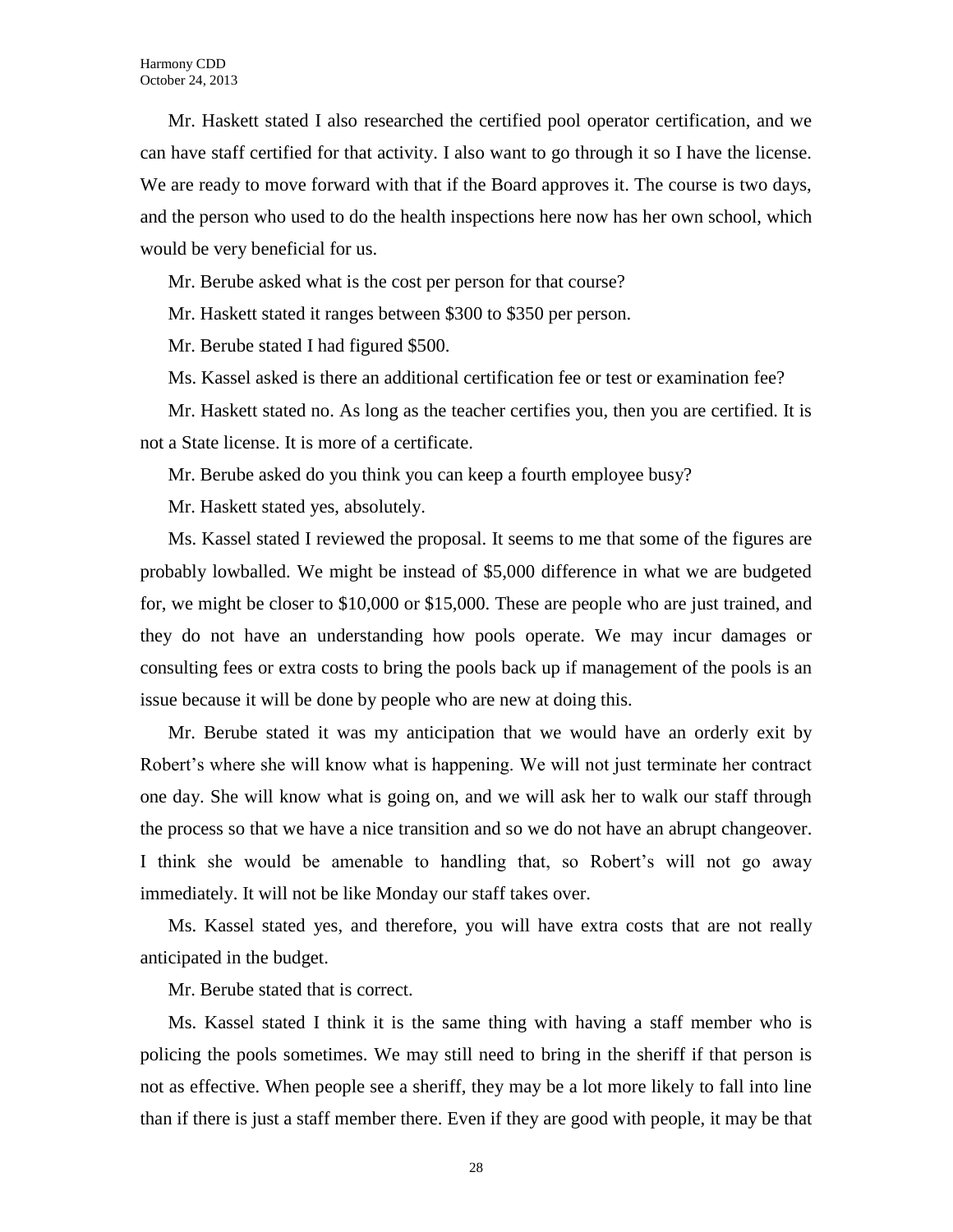having the staff member does not really address the issue. We may have some costs related to that. We may also be thinking about how the sidewalk repairs will work. We are taking men off of jobs that they are doing now and putting them on sidewalk repairs. Some of the things they have been taking care of, they will not be doing. We are not necessarily working that into our budget consideration. All I am saying with that is we need to anticipate that our additional costs may be \$10,000 or \$15,000, rather than \$5,000 that is described in the proposal. Let us be aware of that and agree that may be the case before we vote yes or no.

Mr. Berube stated no argument to that. When you are anticipating something like this, it is hard to get exact numbers. We do not know the salary we are going to pay the next employee yet, so we do not know the salary number and whether or not he takes health insurance and those kinds of things. This was just an idea, a proposal, to say this is where we are at. If it is \$10,000 or \$15,000 more each year, then we have another staff member to do things that really do not show up by having people onsite. I think Mr. Haskett has already considered that the fourth employee will not be purely for sidewalks or purely for pool service, but it gives him the ability to shuffle four employees over a seven-day week. I think he can handle primarily pools during pool season and primarily sidewalks with a couple employees without really damaging what we are already doing: bathrooms, trash, doggie pots. That is my anticipation after talking with Mr. Haskett. I think the fourth employee gives more flexibility.

Mr. LeMenager stated it gives us the ability to have three staff members six days a week.

Mr. Berube stated yes, however it all works out.

Mr. LeMenager stated the other day would have two employees.

Mr. Berube stated our big coverage will be the facilities.

Mr. LeMenager stated there is only one answer that I want to hear, and that is if Mr. Haskett is comfortable taking care of the pools in-house under this proposal. That was really my only concern last month.

Mr. Haskett stated yes.

Mr. LeMenager stated then I will vote in favor of it.

Ms. Kassel stated as long as we understand it may add another \$10,000 or \$15,000 to the budget.

29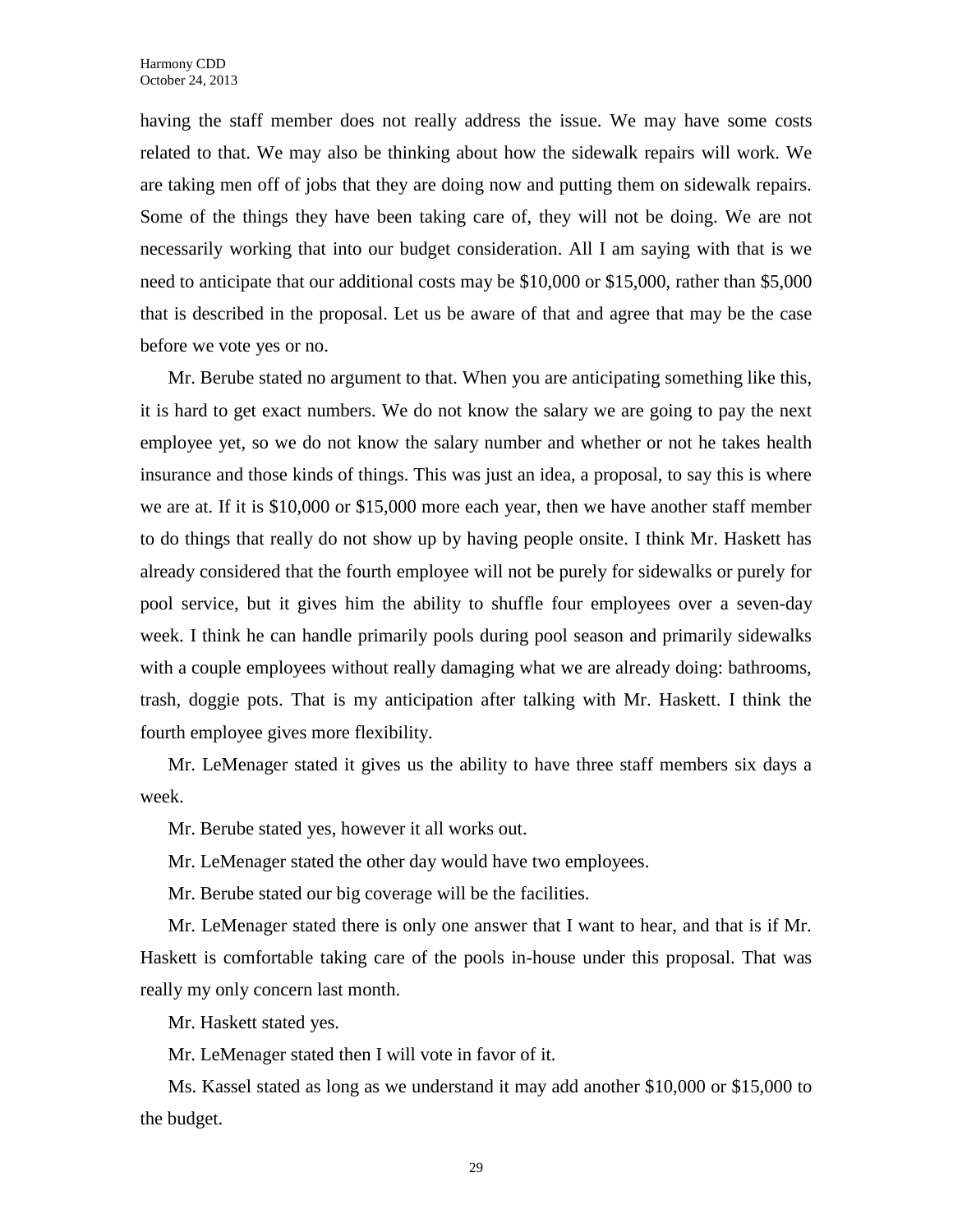Mr. LeMenager stated yes, we increased our budget.

Mr. Berube stated I think we will be fine.

Mr. Walls stated I think the budget is solid in terms of covering this.

Mr. LeMenager asked how much did we add to fund balance this year?

Mr. Moyer stated \$136,970.

Mr. LeMenager asked we increased the assessment how much?

Mr. Berube stated 2%, or \$80,000.

Mr. LeMenager stated the operation and maintenance assessment increased 5.5%.

Mr. Berube stated that is correct, and we added \$84,000 to the budget. If we add the same amount to fund balance as we did this year, plus the \$84,000 in increased assessments, we will end up with a \$200,000 surplus at the end of the fiscal year.

Mr. LeMenager stated we have enough in the budget to cover this.

Mr. Moyer stated \$31,000 is from Severn Trent, and \$10,000 is from not hiring one employee for a period of time.

Mr. Berube stated we will still have \$140,000 or \$150,000.

Mr. LeMenager stated we have it covered. I think we all recognize that over time, we have to start adding more staff people.

Mr. Berube stated when you look around at everything they do, such as the doggie pots, that takes some time. There is a trade-off of the time and the small amount of materials. We have five like-new looking doggie pots which would otherwise cost us \$350 each, which is \$1,800. I would guess we did not even spend \$500 in time and materials for those.

Mr. Haskett stated no.

Mr. Berube stated the staff has the ability to do those kinds of things. Look at the renovation at Ashley Park. Sometimes there will be unanticipated costs.

> On MOTION by Mr. LeMenager, seconded by Mr. Walls, with all in favor, unanimous approval was given to hire a fourth full-time employee, as proposed.

Mr. Haskett asked are we looking at a 60-day turnover for pool service?

Mr. Berube stated you need to hire someone first.

Mr. LeMenager stated you have our full permission to do as you see fit.

Mr. Berube asked is the certified pool operator training off property?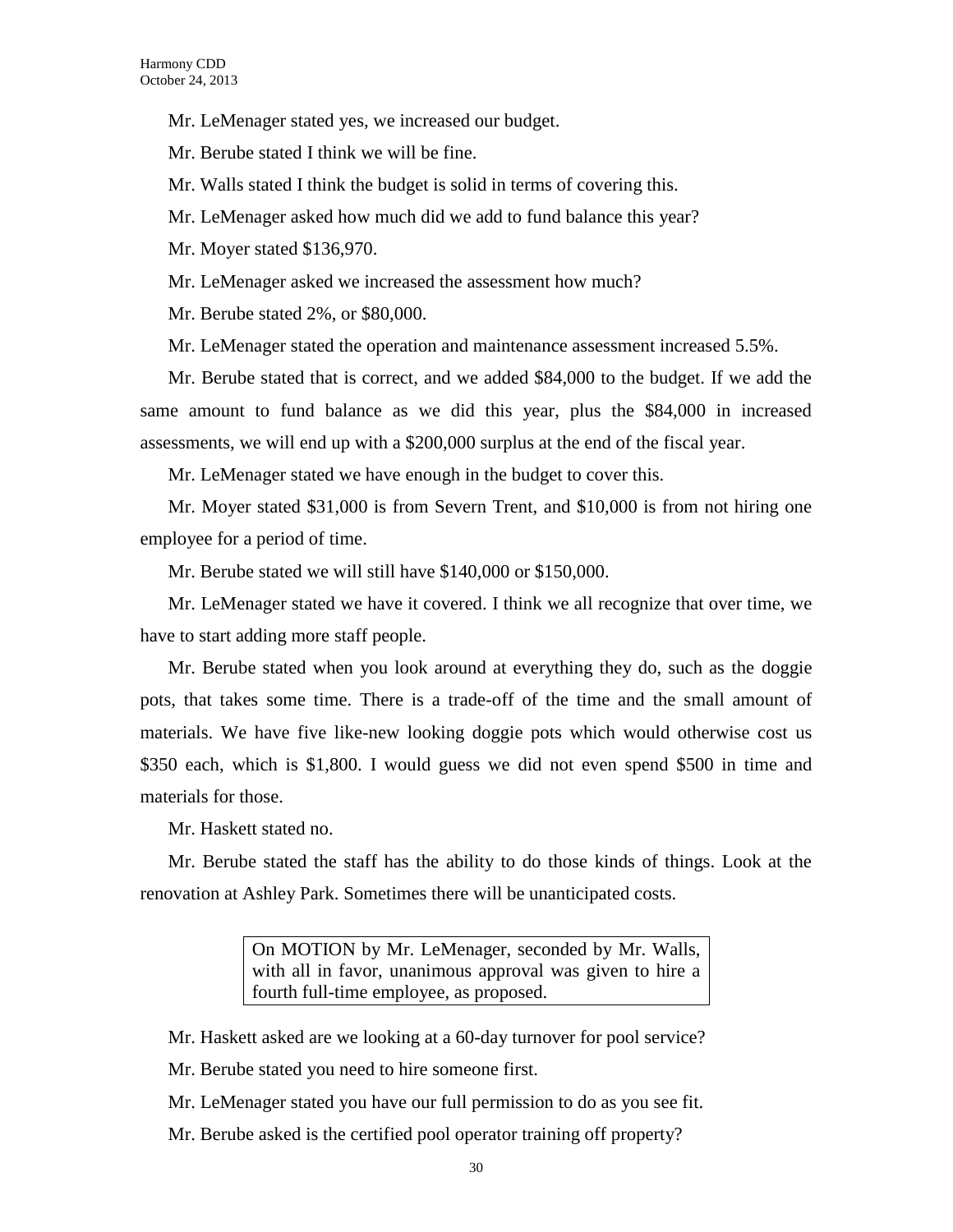Mr. Haskett stated yes. It is two days.

Mr. Berube asked will you certify everyone?

Mr. Haskett stated yes.

Mr. Berube asked will you do it one or two at a time?

Mr. Haskett stated probably two at a time for travel cost considerations.

Mr. Berube stated you can get two certified now. The third staff member can be certified with the fourth employee after he is hired, along with Mr. Haskett.

Mr. Haskett stated we will get that going immediately.

Mr. Berube stated get the first two certified now. Talk with Robert's and let her know what is going on. If that takes her through the end of the year or something, it will be an orderly process. The staff is not certified yet.

Mr. Walls stated we need the fourth employee first.

Mr. Haskett stated yes, we will hire him before we get pool training.

Mr. Farnsworth asked do you have any idea who that fourth employee might be?

Mr. Haskett stated no.

Mr. Berube asked do we need to give you salary guidance?

Mr. Haskett stated we will work that out.

Mr. LeMenager stated there was a figure in the proposal, full-time for \$50,000.

Ms. Kassel stated including benefits.

Mr. Berube stated that number anticipated about what Don is making now, considering salary and benefits. I used the number where Don is and I think we typically start them a little low and then after 90 days, they get a little increase. I think that was the range I proposed.

Mr. Haskett stated Mr. Brock Nicholas indicated we will figure that out.

#### **FIFTH ORDER OF BUSINESS Developer's Report**

There being nothing to report, the next order of business followed.

#### **SIXTH ORDER OF BUSINESS District Manager's Report**

#### **A. Financial Statements**

Mr. Moyer reviewed the financial statements as included in the agenda package and available for public review in the District Office during normal business hours.

Mr. Moyer stated we had a good year in fiscal year 2013, and we will add about \$136,000 to fund balance. A large part of that came from the Severn Trent payout.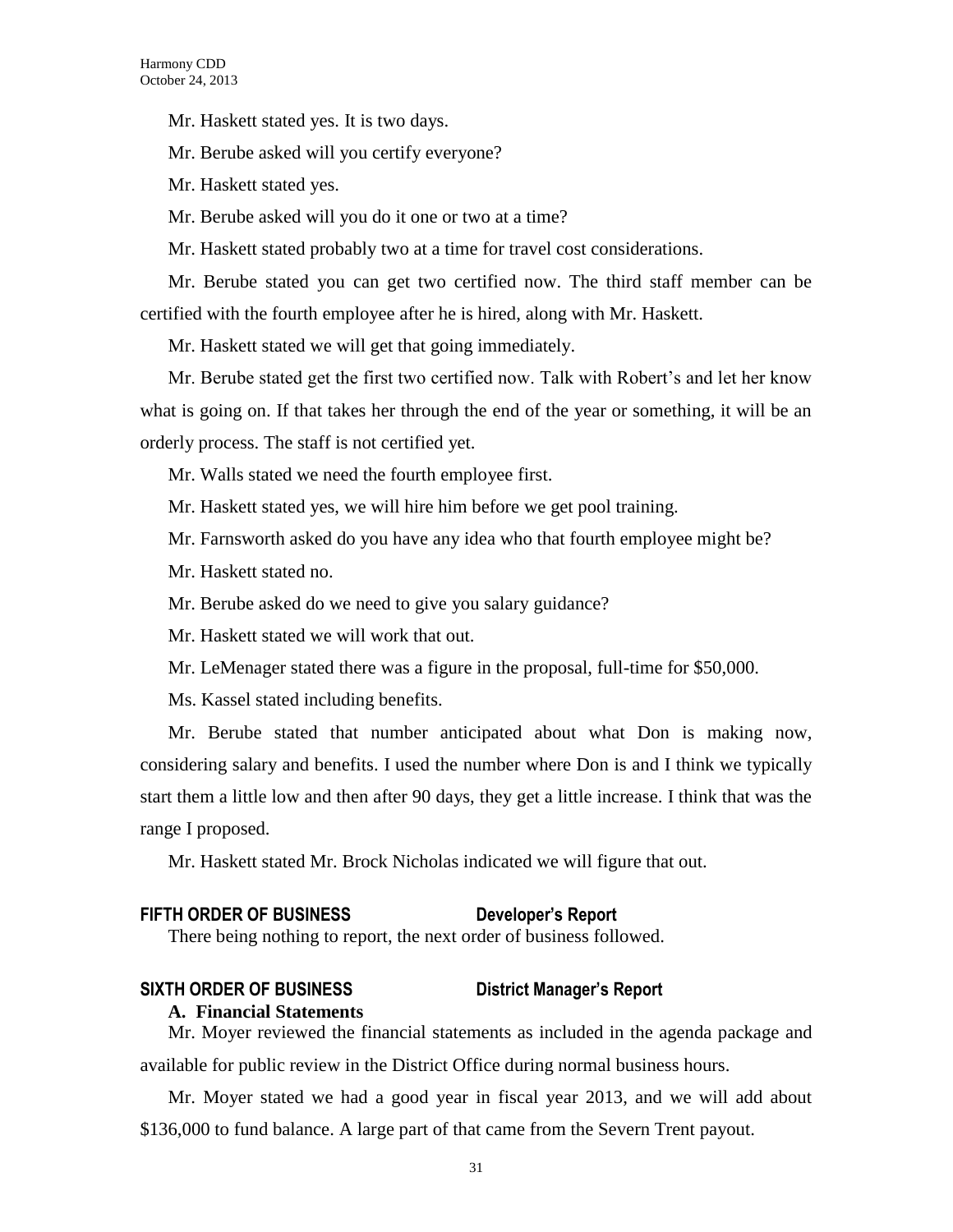Mr. Berube stated do not forget we paid someone else those funds to recover them from Severn Trent.

Mr. Moyer stated Severn Trent paid all that.

Mr. Berube asked have they paid back the legal fees?

Mr. Moyer stated yes.

Mr. Berube stated we paid the legal fees.

Mr. Moyer stated and Severn Trent paid you back.

Mr. Berube stated I understand that, but we initially paid out money. It is not free money and then Severn Trent paid it back. It is a zero, but we understand. Are these our final numbers? Or we will wait until the end of this month before we get the final numbers?

Mr. Moyer stated we will go through this month and the numbers will be adjusted somewhat before we close the books. There is a likelihood this number will change.

Mr. Berube asked at this point, that money is going into an unassigned fund balance?

Mr. Moyer stated I will address that on one of the next agenda items for the Board to consider, but the answer is yes.

Mr. Berube stated the financial statements look better and better every month.

#### **B. Invoice Approval #162 and Check Run Summary**

Mr. Moyer reviewed the invoices and check summary, which are included in the agenda package and available for public review in the District Office during normal business hours, and requested approval.

> On MOTION by Mr. Walls, seconded by Mr. LeMenager, with all in favor, unanimous approval was given to the invoices, as discussed.

#### **C. Assignment of Fund Balance as of September 30, 2013**

Mr. Moyer stated this is a housekeeping item. The accounting staff feels that under the Governmental Accounting Standards Board rules, GASB 54 that I refer to periodically, the Board needs to take action to allocate fund balance. What is shown is what we are currently carrying on our balance sheet: operating reserves for \$366,305, renewal and replacement for \$185,000, and self-insurance reserve for \$50,000. I will ask the Board to approve that, which means that all of the rest of it falls to the bottom in the unassigned category.

Mr. Walls stated that is fine.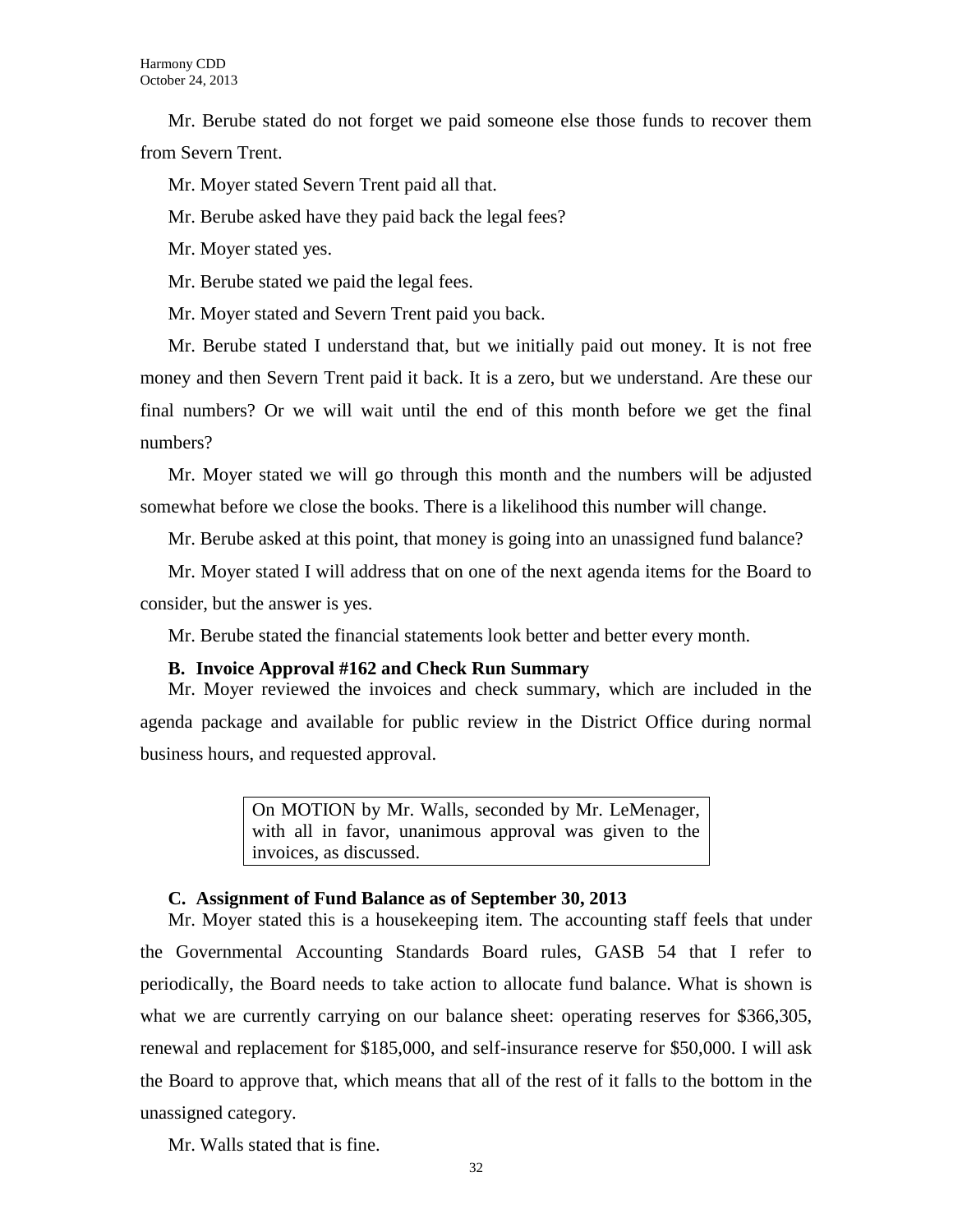Mr. LeMenager stated I agree.

Mr. Walls stated we will not know the final numbers until the adjustments are made.

Mr. Moyer stated that is correct.

Ms. Kassel asked so this has nothing to do with unassigned fund balance? It is just a truing up of what the reserve amounts are?

Mr. Moyer stated this is nothing more than for the Board to take formal action on what we have been doing all along.

Ms. Kassel stated I am still unclear what the purpose is.

Mr. LeMenager stated it is just to make official what is in our financial statements.

On MOTION by Mr. LeMenager, seconded by Mr. Walls, with all in favor, unanimous approval was given to the assignment of fund balance, as presented.

#### **D. Discussion of District Credit Card**

Mr. Berube stated Mr. Haskett has switched over to Amazon for a significant number of purchases. We save a lot of money and a lot of freight, which is a good deal. Amazon has a credit card that pays back 3% on purchases through them, 2% on gasoline, and 1% everywhere else. I thought it would be a good idea, based on how much money we are likely to spend on Amazon this year and how much money we spend on gasoline. We can shift a lot of other open account purchases to using credit cards, such as North-South Supply and some of the others, and we can collect those rebates. The problem is that Amazon will not give an agency, like the CDD, a credit card. It is through Chase, and Chase will not issue the credit card to us because they want a personal guarantee. Someone at Severn Trent was kind enough to look at BB&T for a business credit card. The problem there is that it is nowhere near as generous as Amazon. It is a 1% rebate for everything.

Mr. Walls asked how do you get the payments made fast enough so they do not charge interest, based on the way we go through the approval process?

Mr. Moyer stated the Board would have to authorize us to pay them in advance and then ratify the payments. That is how we handle a lot of payments that are time sensitive.

Mr. Berube stated it would require some changing. There would be an application for the credit card. I anticipate if we had that credit card, we would probably eliminate the debit cards and maybe the Home Depot card to take advantage of the 1% rebate. It might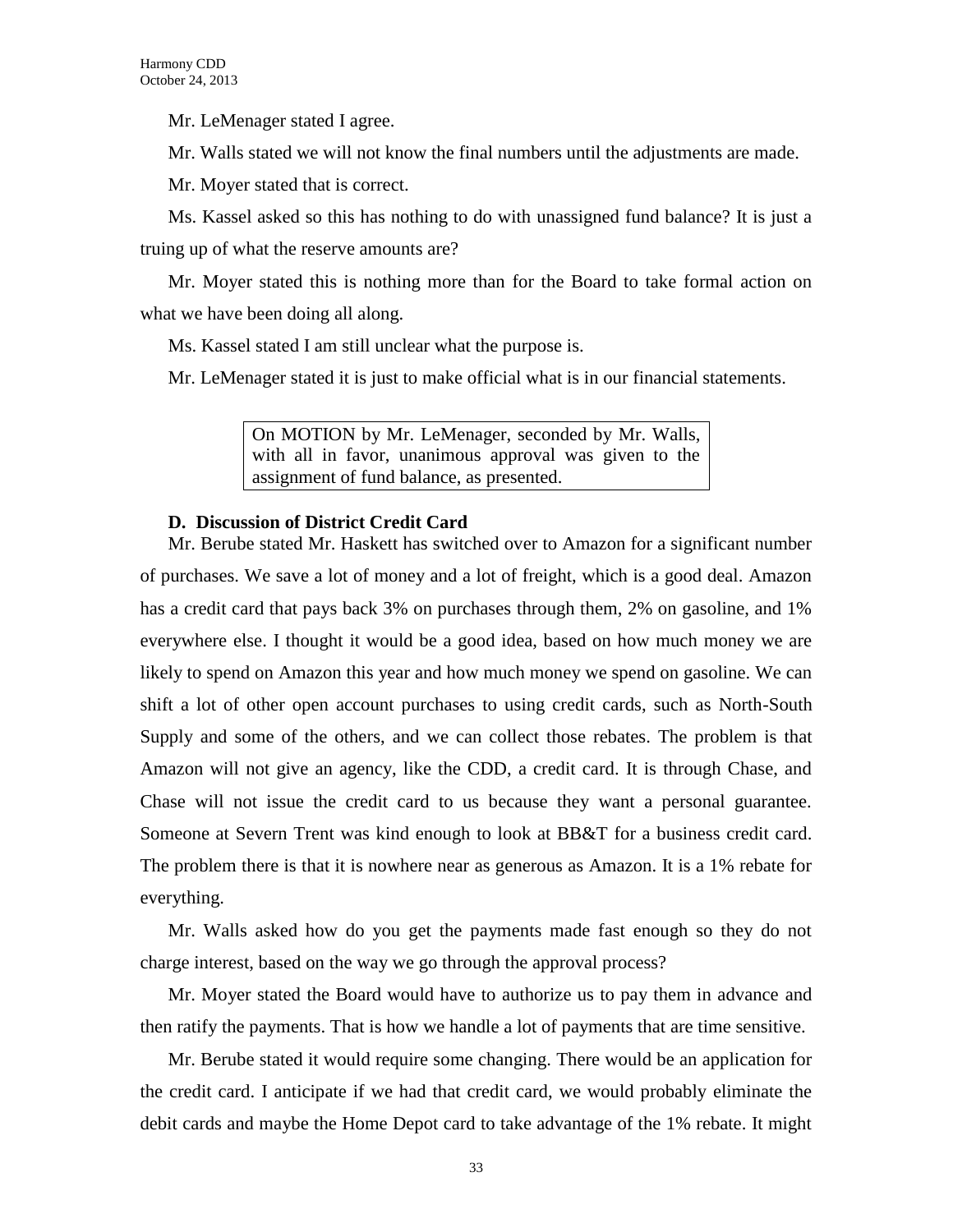be \$20,000 per year, and 1% is \$200 which would come back in the form of a Visa prepaid card. I do not know that it is worthwhile to go through all the systemic changes that would be required for \$200. Probably not. The Amazon card looked good but it was quickly ruled out. I want to express my thanks to the office for providing this information.

Mr. Moyer stated they were glad to do it.

### **E. Public Comments/Communication Log**

Mr. Moyer reviewed the complaint log as contained in the agenda package and available for public review in the District Office during normal business hours.

### **F. Website Statistics**

Mr. Moyer reviewed the website statistics as contained in the agenda package and available for public review in the District Office during normal business hours.

# **SEVENTH ORDER OF BUSINESS Staff Reports**

### **A. Attorney**

There being nothing to report, the next item followed.

### **B. Engineer**

Mr. Boyd stated Mr. Haskett requested that I review some of the alleys, so I am looking at those in a time efficient manner. Neighborhood H-1 is under construction and going well. It is scheduled to be substantially complete by the end of February 2014. As part of the process in having a neighborhood ready to come online, an important part of that is preparation of the plat. This will be recorded by the County and will end up creating lots that the home builder buys. To do that, we ultimately will need the CDD to sign the plat, as well as the developer and the County before it goes to the Board of County Commissioners and then recording. It is not ready yet but it is being prepared now. Once it is ready, I will provide a draft to Mr. Berube. I will ask that the Board consider authorizing the Chairman to sign that plat at such time as it is ready to be signed so that we would avoid a situation of needing to wait for a meeting to have it signed and submitted. It is not ready yet. The County will start reviewing it within the next week or so. Realistically, it will probably be another four weeks before it is ready, but I wanted to bring that to your attention for your consideration.

Mr. Farnsworth stated it could very likely be past next month's meeting before it is signed.

Mr. Boyd stated that is possible.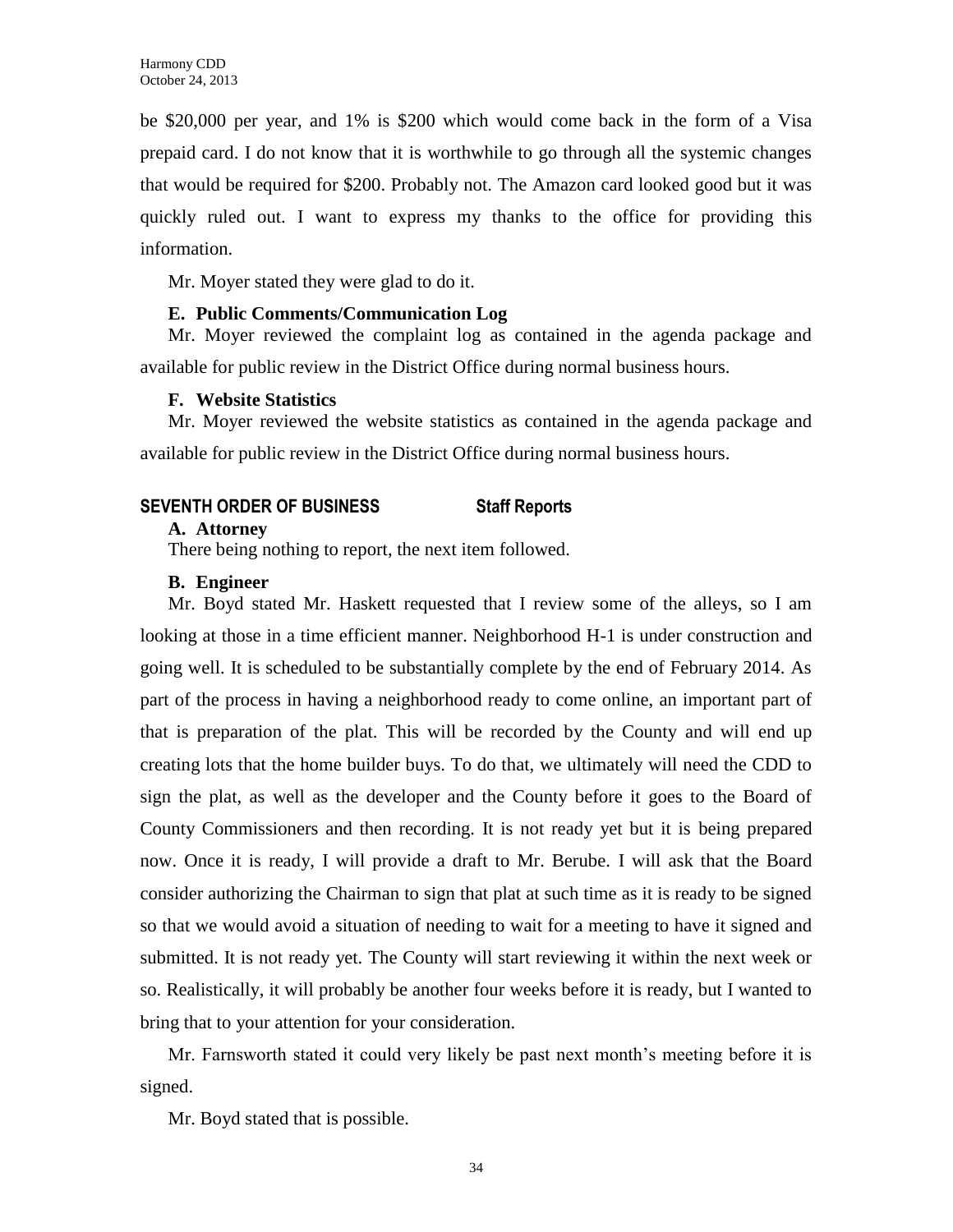Mr. Farnsworth stated you are just requesting authorization for it to be signed.

Mr. Boyd stated that is correct. It could be after next month. There is an outside chance it might be before then, but I highly doubt it.

- Mr. Walls stated I would like to see a copy of the draft of the plat.
- Mr. Boyd stated I will do that.
- Ms. Kassel stated he can send us a copy when it is ready.
- Mr. LeMenager asked will this be a lot map essentially?
- Mr. Boyd stated that is correct.
- Mr. Berube stated this is pretty routine.
- Mr. Boyd stated yes.
- Mr. Walls stated if the Board is going to authorize it, I would like to see it.

Ms. Kassel stated it has been done before. We can say that we are authorizing the Chairman to sign, but we expect to have the engineer send us a copy of it when it is ready to be signed.

> On MOTION by Ms. Kassel, seconded by Mr. Walls, with all in favor, unanimous approval was given to authorize the Chairman to sign the plat for Neighborhood H-1, with a copy of said plat to be distributed to the Board prior to signatures.

Mr. Berube stated about the time Mr. Boyd mentioned he was going to review the alleys, I went to the Facebook page and asked the families who live here what they thought. Some people told me. I received one comment and a picture that someone sent me. The issues are ponding. Several people commented. They are both fairly new alleys where the problems are. One resident complained about cracks in the asphalt. I pointed out that if she drives on regular roadways, they also have cracks, which she has noticed, but she maintained that we are supposed to fix the alleys.

Mr. Walls stated you may already have this on the list, but the alley that connects Cupseed to Beargrass is bad.

Mr. Boyd stated we looked at six or eight alleys.

Mr. Walls stated on the south side of that alley, there is ponding and water accumulates.

Mr. Haskett stated that was one we noticed.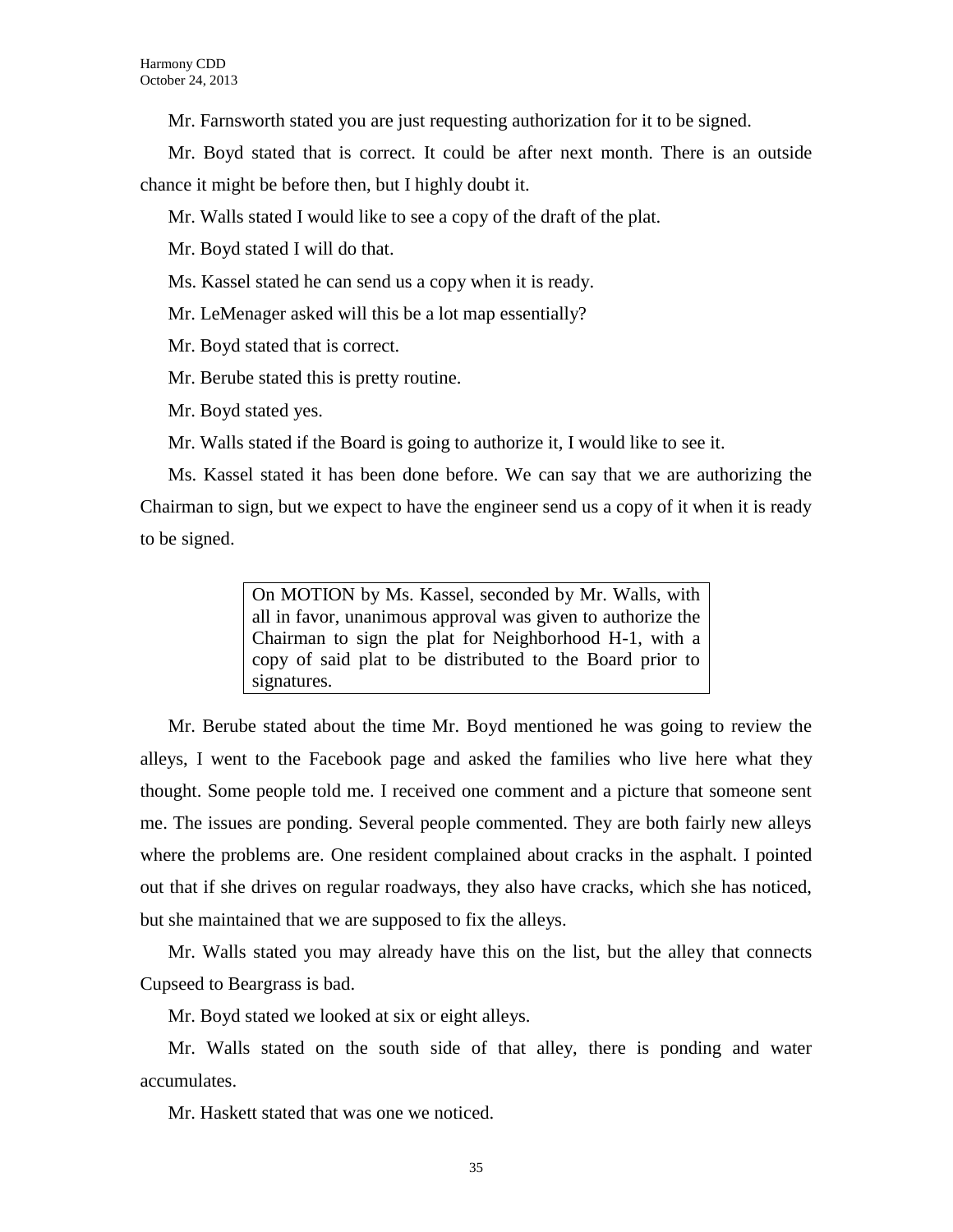Ms. Kassel stated I cannot recall whether or not the new docks and bridges and concrete are part of the informal replacement schedule.

Mr. Boyd stated I am pretty sure we added those.

Ms. Kassel stated I am making the request to make sure they are included.

Mr. Berube stated I am sure we did because we had the numbers.

Mr. Boyd stated I will verify they are included, but I am 95% sure we added those.

Ms. Kassel stated perhaps in early 2014, we can review the schedule again because there were some changes Mr. Boyd was going to make.

Mr. Boyd stated we can do that.

#### **EIGHTH ORDER OF BUSINESS Supervisor Requests**

Mr. Berube stated you should have received an email from Ms. Brenda Burgess about a conference phone in relation to Ms. Kassel's concern last month about the lousy phone service. Ms. Burgess found one on the government approved website for Staples for \$424, and the regular Staples website was \$323. Apparently when you are a government and you buy from Staples, you pay one-third more. We probably should not buy from the government website. When I received that email, I switched to Amazon, who lists that very same phone for \$284.99. Interestingly enough, someone is selling it used, like new on Amazon for \$99. I think for \$99, we ought to take a chance on this conference phone and plug it in to see if it is any better.

Mr. Farnsworth asked is that just one phone that someone has?

Mr. Berube stated yes.

Ms. Kassel stated I took a look, also, and found the same price. I also looked at the reviews. I did not find a lot of them, but the reviews that I saw from about three people gave it four or five stars.

Mr. Berube stated I looked at the same thing. I thought I saw five reviews, but everyone said it was pretty good. They were paying \$300 for it. For \$99, I do not see a lot of risk.

Mr. Farnsworth stated the only risk is if we drop it off the edge of the table.

Ms. Kassel stated if we buy it with a credit card, most of them have a protection plan.

Mr. Berube stated Mr. Haskett has an account with Amazon. If we are going to buy this phone, I will hand him what I printed so that he will know what to buy.